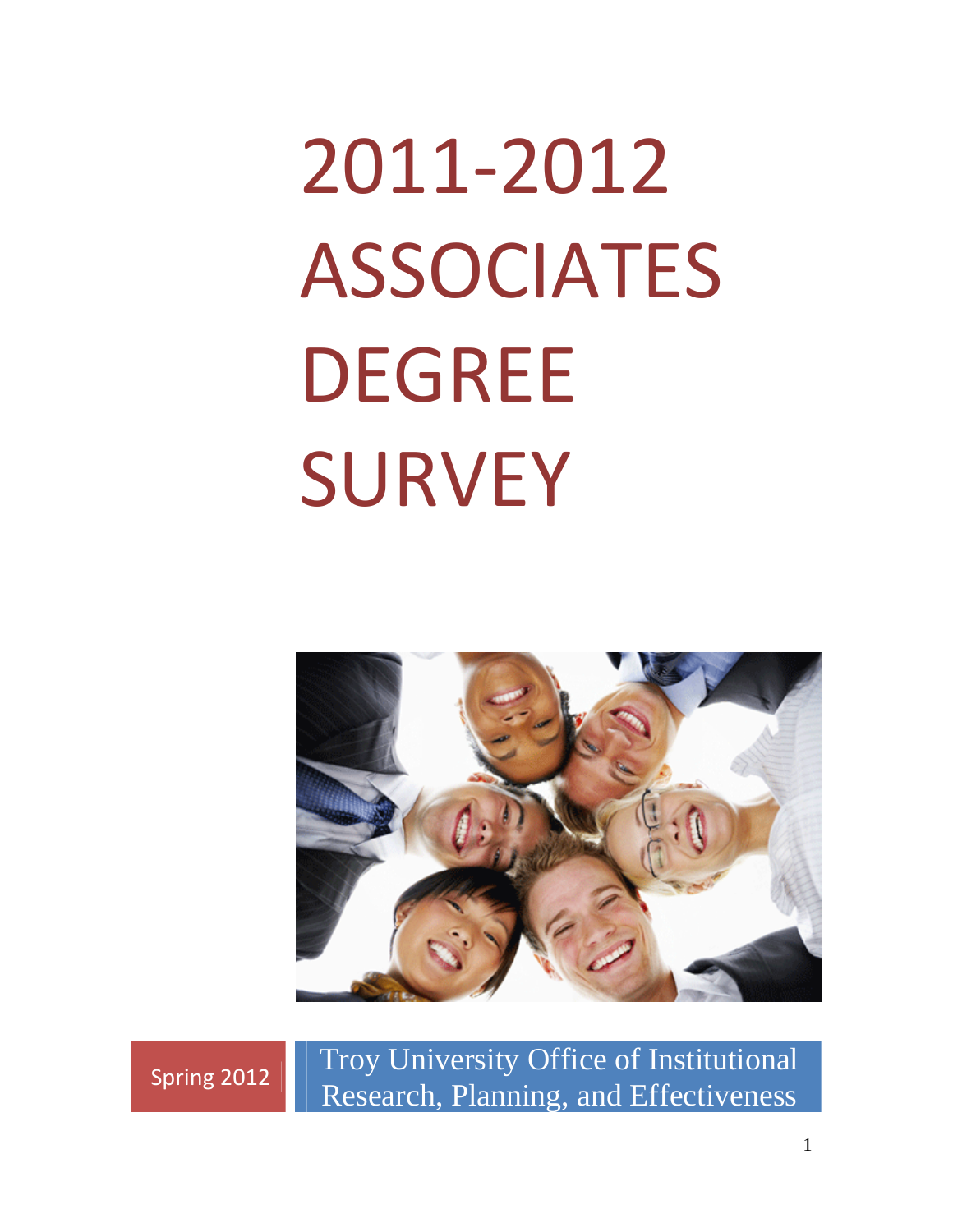# **TABLE OF CONTENTS**

| Attachment 2: Analysis of Student Satisfaction by Demographic Variables 13 |  |
|----------------------------------------------------------------------------|--|
|                                                                            |  |
|                                                                            |  |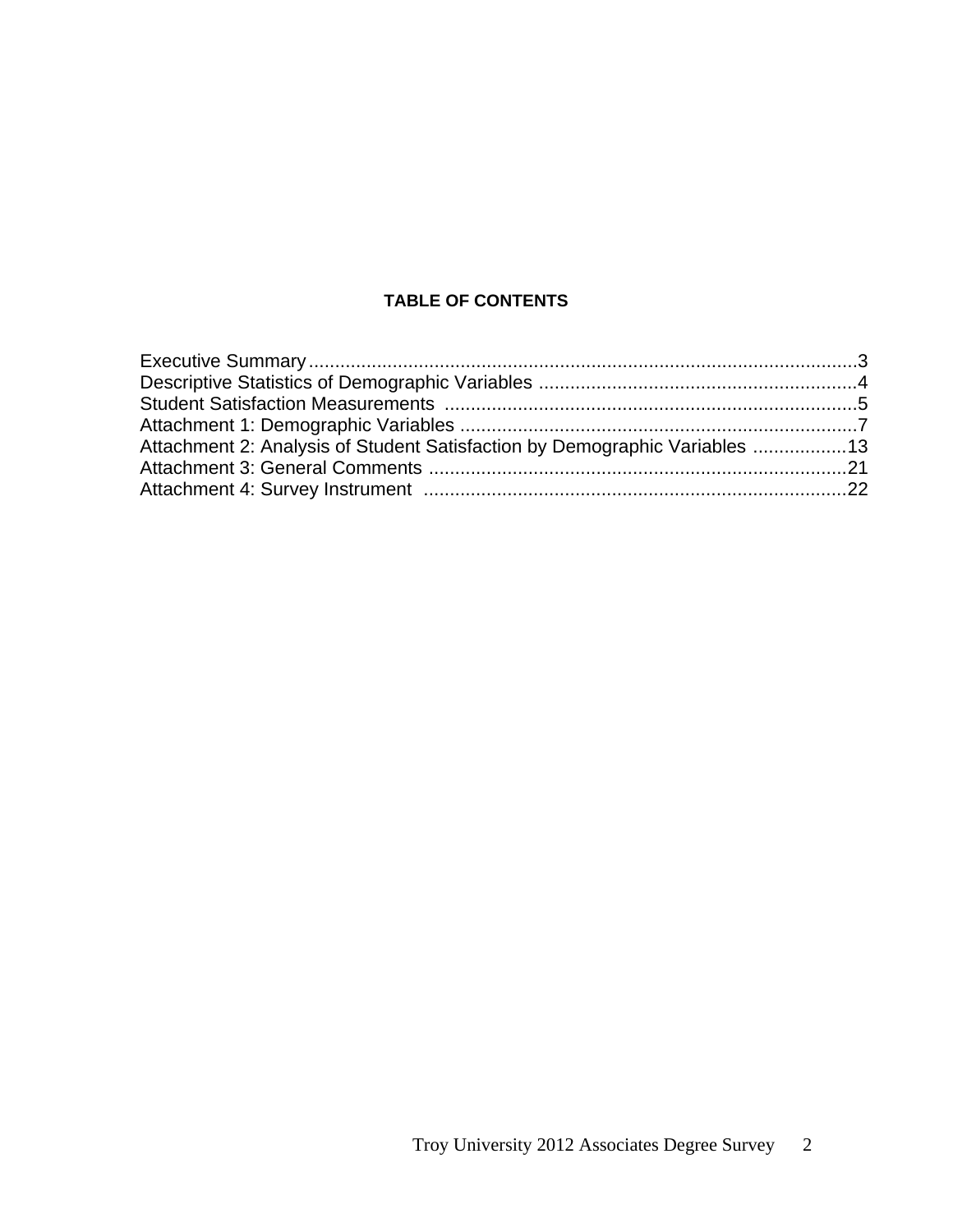## **Troy University 2011-12 Associates Degree Survey Report**

#### **Executive Summary**

The purpose of this survey is to identify student satisfaction with their experiences at Troy University in an Associate's Degree program, recognize student development as a result of their Troy University education, and identify areas that need to be improved. Data collected in this survey are used to help the University strengthen its academic programs, better serve the needs of its students, and become more effective and efficient in accomplishing its mission and goals.

 As an annual effort of institutional effectiveness, the Troy University Office of Institutional Research, Planning, and Effectiveness (IRPE) conducted the *Troy University Associates Degree Survey* on all campuses of the University during the months of May and June 2012. 612 students started the survey with a completion rate of 571 students, yielding a response rate of 26% of those that completed the survey. This is an increase from the 460 responses (17%) in 2011 and 397 responses in 2010. The department of Information Technology provided a list of 2176 persons identified as being enrolled in an Associate's degree program; these individuals were then sent an invitation to participate via email. This is the third year that the *Associate's Degree Survey* has been administered at Troy University.

 The questionnaire for the survey contained 22 questions. One question contained nine parts and another question contained three parts. The first 15 questions ask for information regarding students' demographics, academics, employment, and financial aid. Questions 16 – 22 of the survey focus on measuring students' perceptions about and satisfaction with their experiences in the Associate's degree program. The final question was an open-ended question allowing for additional comments.

 For data analysis, descriptive methods were used for the overall University as well as for each individual campus, and degree. Questions 18 to 21 were tabulated and items were presented in a cross tabulation by several demographic variables. Questions 16 - 21, which contain measures in 16 areas, are analyzed based on the factors defined from the same measures in the previous year's survey.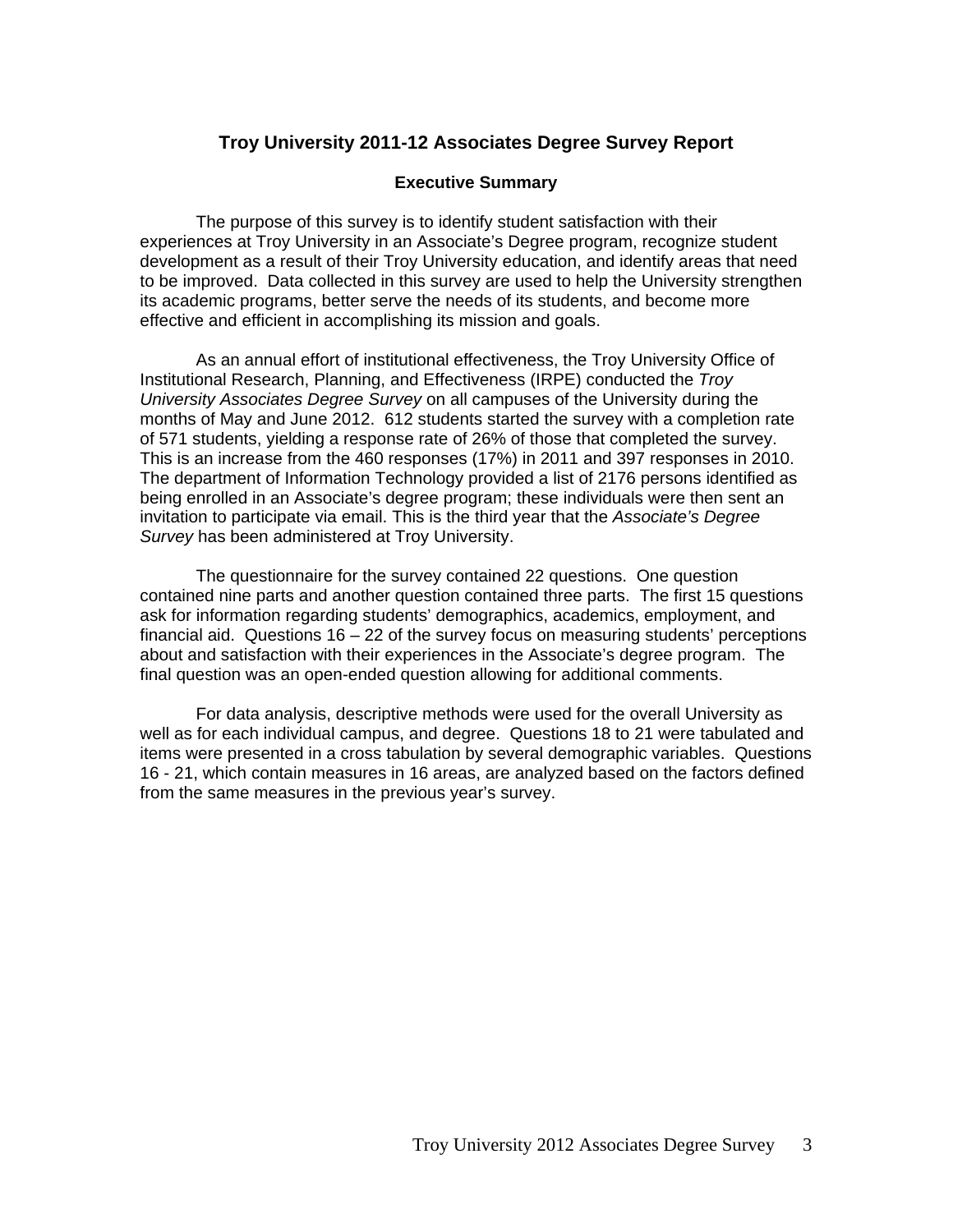# **Descriptive Statistics of Demographic Variables**

Attachment one contains a graphical representation of each of the descriptive variables measured through the survey.

## **Summary statements from demographic variables:**

- A combined 44% of survey participants plan to graduate in Spring, Summer, or Fall 2012.
- 71% of participants were female.
- 51% of participants were Black, non-Hispanic and 40% of participants were White, non-Hispanic.
- 58% were eTROY students and 26% were Montgomery Campus students.
- Global Campus was represented by 4% of the sample and the site with the strongest representation was Albany, GA with 9 participants.
- 52% of participants were enrolled in the General Education program, 28% in Business Administration, 6% in Computer Science and 14% in Nursing.
- The majority of participants, 60%, were unconditionally admitted undergraduate students when they first started at Troy University. 34% were conditionally admitted.
- 35% did not transfer any credit hours to Troy University.
- 71% had taken an online or distance education course through Troy University.
- 37% have only been enrolled with the University for one year or less and 37% for two years. 4% have been enrolled for more than five years.
- One third of participants self-reported an overall GPA of 2.50 to 2.99.
- Over half (55%) of the participants plan on continuing their education upon completion of the Associate's degree program. 30% plan on working in an area related to their degree.
- Among those who do plan to continue their education 55% envision a bachelor's degree as their ultimate educational goal and 34% a master's degree.
- 82% were employed while attending Troy University.
- Among those who are employed 73% work 40 or more hours per week.
- 63% reported receiving loans and 45% reported receiving grants as forms of financial aid.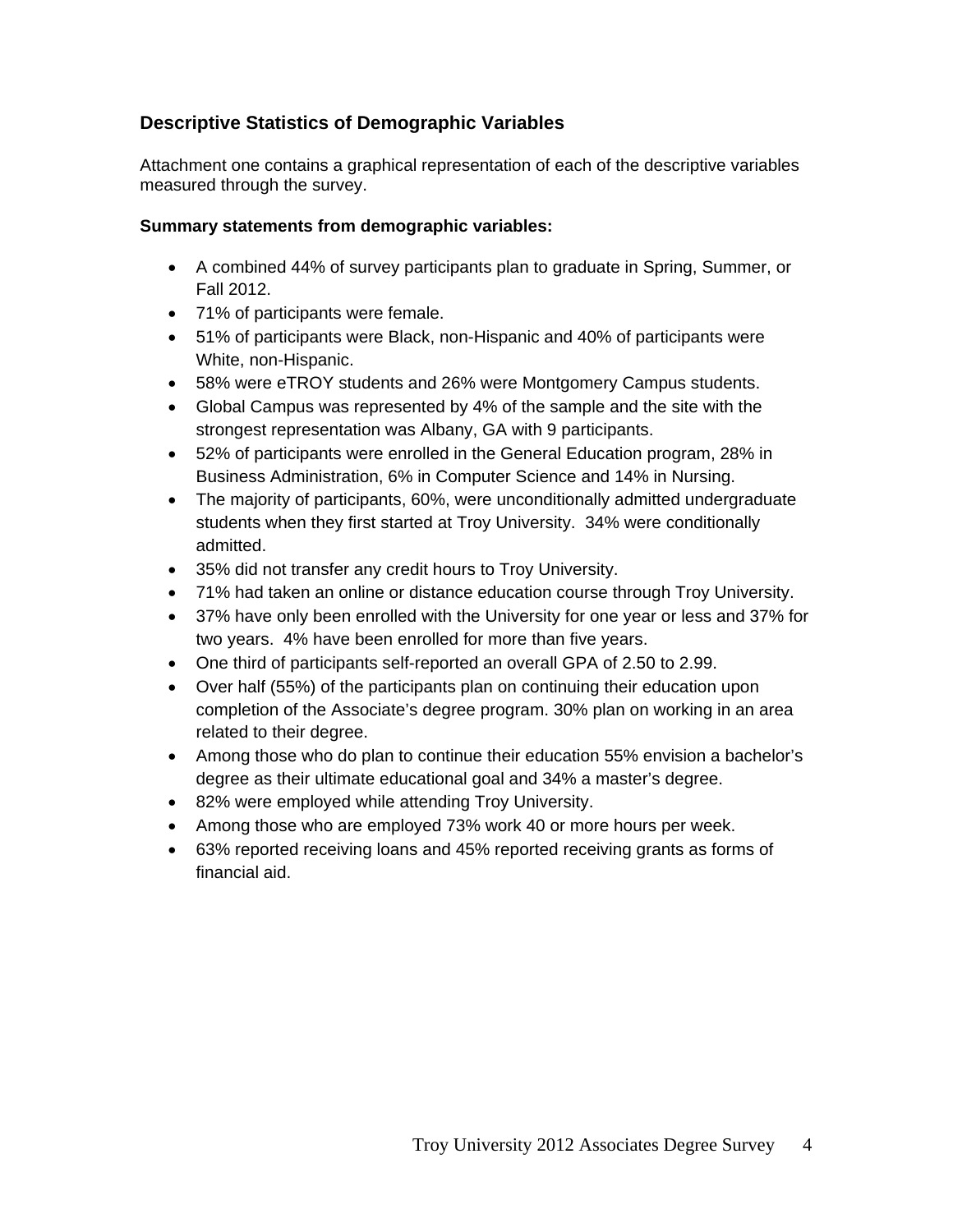## **Student Satisfaction Measurements**

Associate's degree students were asked to rate their satisfaction with nine aspects of the degree program. Reponses were collected on a five-point scale of Excellent, Good, Average, Fair or Poor.

The percentage of students who rated these aspects as Excellent/Good or Fair/Poor are compared to prior years in Tables 1 and 2. It should be noted that student input of "Not Applicable" was removed from these calculations so that the percentages of satisfaction are representative only of students who did receive these services. The percentages in this table may not equal 100% because percentages of participants who reported the services as "average" are not displayed in the table. The 2012 survey data shows an increase in satisfaction from the 2011 survey data in eight of the nine areas listed in Table 1 and two of the three questions listed in Table 2.

| Table 1                                           |      | <b>Excellent/Good</b> |      |  |      | <b>Fair/Poor</b> |      |  |
|---------------------------------------------------|------|-----------------------|------|--|------|------------------|------|--|
|                                                   | 2012 | 2011                  | 2010 |  | 2012 | 2011             | 2010 |  |
| Overall quality of your academic program          | 88%  | 87%                   | 85%  |  | 3%   | 3%               | 4%   |  |
| Academic advising                                 | 77%  | 70%                   | 69%  |  | 11%  | 12%              | 15%  |  |
| Faculty accessibility                             | 78%  | 76%                   | 77%  |  | 9%   | 8%               | 7%   |  |
| Instruction in major courses                      | 84%  | 81%                   | 76%  |  | 6%   | 6%               | 4%   |  |
| Instruction in general education courses          | 83%  | 82%                   | 82%  |  | 5%   | 4%               | 4%   |  |
| Faculty's use of technologies to enhance teaching | 82%  | 79%                   | 77%  |  | 6%   | 7%               | 6%   |  |
| Course availability in your major                 | 80%  | 78%                   | 77%  |  | 8%   | 7%               | 9%   |  |
| Library                                           | 81%  | 83%                   | 79%  |  | 6%   | 5%               | 8%   |  |
| Tutorial support                                  | 74%  | 67%                   | 67%  |  | 10%  | 13%              | 11%  |  |

| Table 2                                                                           | <b>Excellent/Good</b> |      | <b>Fair/Poor</b> |      |      |      |
|-----------------------------------------------------------------------------------|-----------------------|------|------------------|------|------|------|
|                                                                                   | 2012                  | 2011 | 2010             | 2012 | 2011 | 2010 |
| How would you rate Troy University's preparation<br>of you for employment?        | 73%                   | 75%  | 78%              | 8%   | 6%   | 6%   |
| How would you rate Troy University's preparation<br>of you for further education? | 81%                   | 80%  | 84%              | 6%   | 4%   | 5%   |
| What is your overall rating of your college<br>experiences at TROY?               | 83%                   | 81%  | 82%              | 6%   | 4%   | 7%   |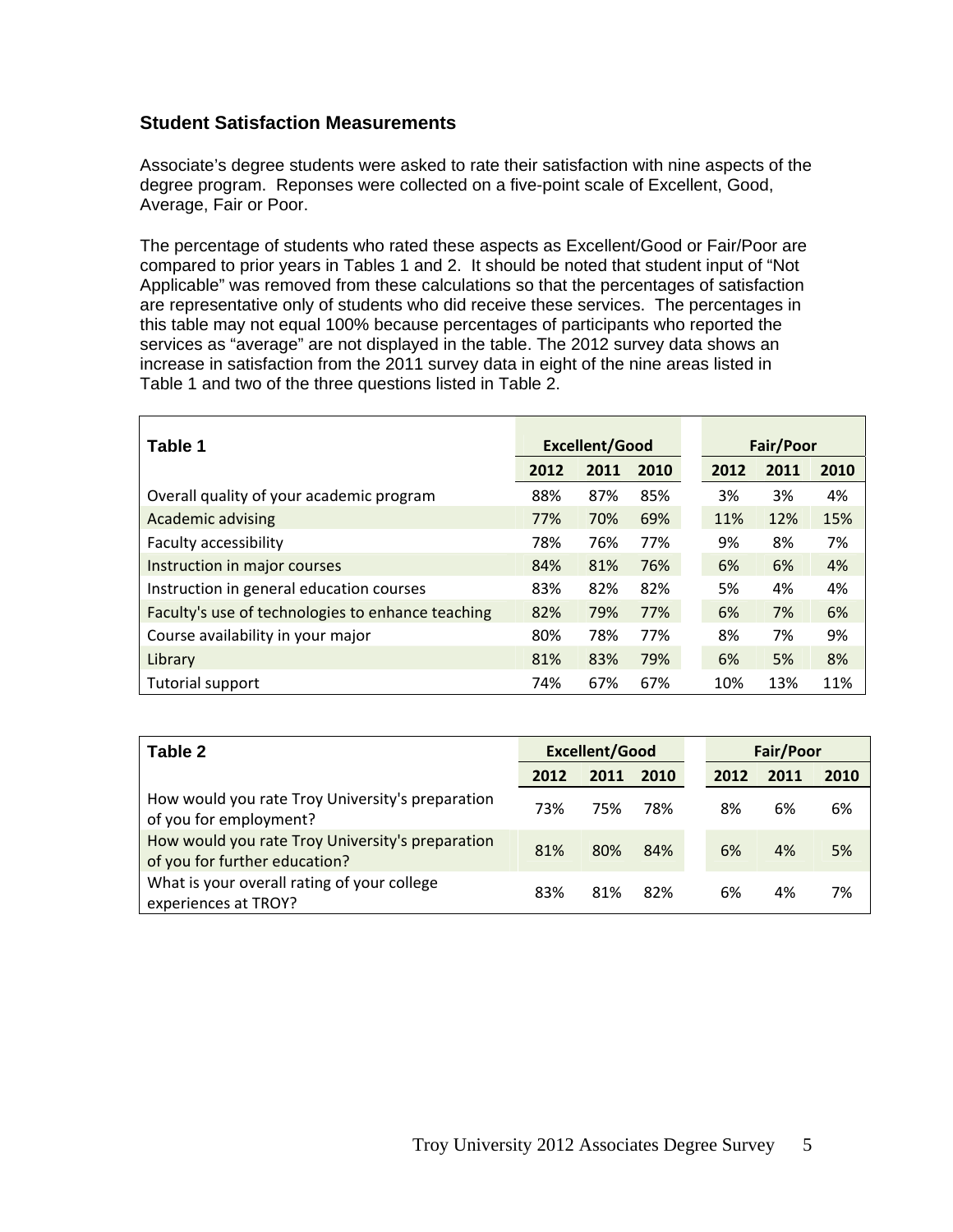Regarding whether or not students would make the same academic choices again and if they would recommend the Associate's degree program to others four questions were asked on a four point scale of "Definitely yes, Probably yes, Probably No, Definitely No" For the purposes of data analysis the yes and no responses were grouped together in Table 3.

| Table 3                                                                      |      | <b>Yes</b> |      |      | <b>No</b> |      |
|------------------------------------------------------------------------------|------|------------|------|------|-----------|------|
|                                                                              | 2012 | 2011       | 2010 | 2012 | 2011      | 2010 |
| If you were starting over, would you enroll in the<br>same program?          | 83%  | 86%        | 84%  | 17%  | 13%       | 15%  |
| If you could start college over, would you attend<br>Troy University again?  | 91%  | 88%        | 86%  | 9%   | 11%       | 13%  |
| Would you recommend your academic program to<br>other students?              | 91%  | 91%        | 89%  | 9%   | 8%        | 10%  |
| Would you recommend Troy University to someone<br>planning to go to college? | 93%  | 92%        | 90%  | 7%   | 7%        | 9%   |

Further analysis was conducted to determine the degree to which there were differences across demographic variables on the items related to student satisfaction. Attachment 2 contains a detailed report of this analysis by gender, ethnicity, campus, and degree program. The following observations emerged from that analysis:

- A difference exists between gender groups with satisfaction among male students being higher (as indicated by the percentage reporting "excellent/good") than satisfaction among female students for each of nine items measured.
- Differences between ethnic groups depend on the satisfaction variable; black students had higher satisfaction rates on five of the nine items listed while white students had higher satisfaction rates on four of the nine items.
- The highest degrees of satisfaction (100% reporting "excellent/good") were reported from Dothan and Phenix City students on seven of the nine items.
- Levels of satisfaction varied between degree programs depending on the satisfaction variable.

Attachment 3 contains the general comments that were submitted by survey participants.

Attachment 4 is the 2012 Associate's degree survey instrument.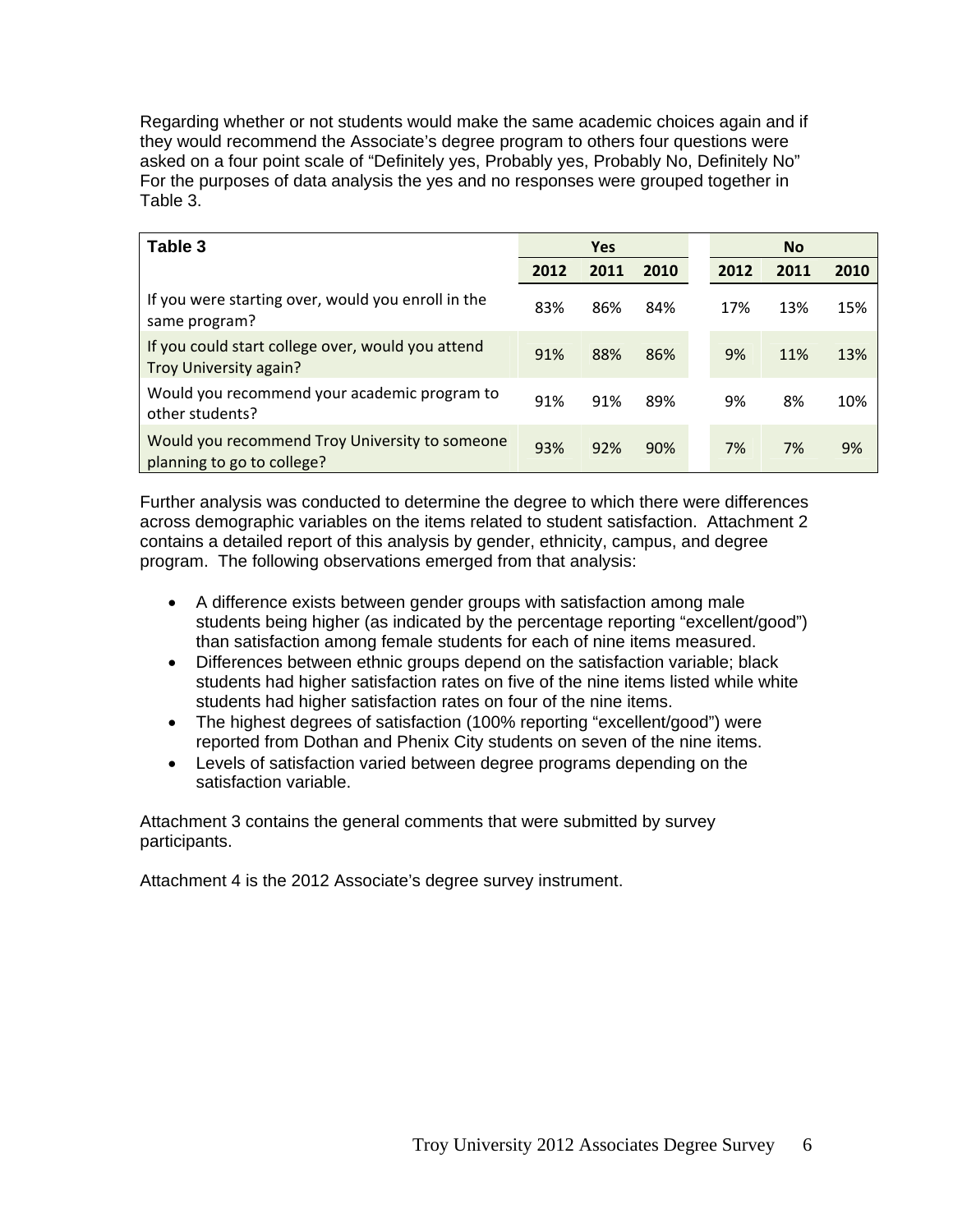# **Attachment 1 Demographic Variables**

| Answer                 | Response | %    |
|------------------------|----------|------|
| Spring 2012            | 96       | 16%  |
| Summer 2012            | 80       | 13%  |
| <b>Fall 2012</b>       | 89       | 15%  |
| Spring 2013            | 72       | 12%  |
| Summer 2013            | 48       | 8%   |
| Fall 2013              | 134      | 22%  |
| Other (please specify) | 90       | 15%  |
| <b>Total</b>           | 609      | 100% |

# **1) Semester of Intended Graduation:**

# **2) Gender:**

| Answer      | Response | %    |
|-------------|----------|------|
| <b>Male</b> | 175      | 29%  |
| Female      | 433      | 71%  |
| Total       | 608      | 100% |

# **3) Ethnicity:**

| Answer                                       | Response       | %    |
|----------------------------------------------|----------------|------|
| African American                             | 309            | 51%  |
| American Indian/Alaska<br><b>Native</b>      | $\overline{2}$ | 0%   |
| Asian                                        | $\overline{4}$ | 1%   |
| Caucasian                                    | 246            | 40%  |
| <b>Hawaiian or Other</b><br>Pacific Islander | $\overline{2}$ | 0%   |
| Hispanic                                     | 22             | 4%   |
| <b>Multi-Racial</b>                          | 21             | 3%   |
| Race/Ethnicity<br>Unknown                    | 3              | 0%   |
| <b>Total</b>                                 | 609            | 100% |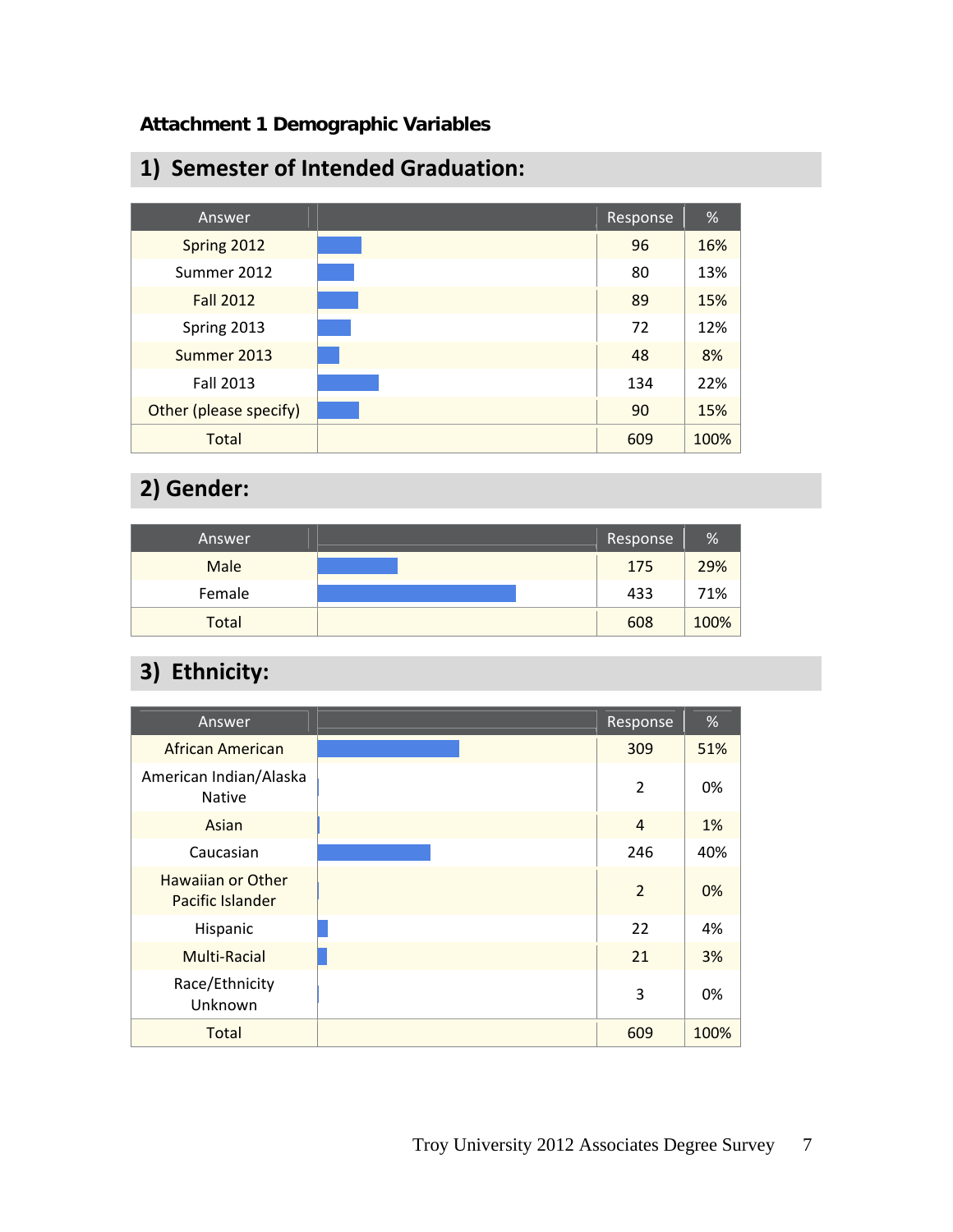# **4) From which Troy University campus will you graduate?**

| Answer                    | Response | %    |
|---------------------------|----------|------|
| <b>Dothan Campus</b>      | 7        | 1%   |
| eTROY                     | 350      | 58%  |
| <b>Global Campus</b>      | 25       | 4%   |
| <b>Montgomery Campus</b>  | 159      | 26%  |
| <b>Phenix City Campus</b> | 9        | 1%   |
| <b>Troy Campus</b>        | 51       | 8%   |
| <b>Total</b>              | 601      | 100% |

# **You selected Global Campus, from which site did you file your intent to graduate?**

| Answer                       | Response       | %   |
|------------------------------|----------------|-----|
| Albany, GA                   | 9              | 50% |
| Arlington, VA                | $\mathbf 0$    | 0%  |
| Atlanta, GA                  | $\mathbf 0$    | 0%  |
| Augusta, GA                  | $\mathbf 0$    | 0%  |
| <b>Brunswick, GA</b>         | 3              | 17% |
| Clarksville, TN              | $\mathbf 0$    | 0%  |
| Columbus, GA                 | $\mathbf{1}$   | 6%  |
| Covington, GA                | 3              | 17% |
| Crestview, FL                | $\overline{0}$ | 0%  |
| Davis-Monthan AFB, AZ        | $\overline{0}$ | 0%  |
| Eglin AFB, FL                | $\mathbf{1}$   | 6%  |
| El Paso, TX                  | $\mathbf 0$    | 0%  |
| Elizabethtown, KY            | $\mathbf 0$    | 0%  |
| Fort Walton Beach, FL        | $\overline{0}$ | 0%  |
| Ft. Lee, VA                  | $\mathbf 0$    | 0%  |
| Ft. Myer, VA                 | $\mathbf 0$    | 0%  |
| Gulfport, MS                 | $\mathbf 0$    | 0%  |
| Hanoi, Vietnam (HUST)        | $\mathbf 0$    | 0%  |
| Hanoi, Vietnam (UEB-<br>VNU) | $\overline{0}$ | 0%  |
| Hanoi, Vietnam (UET-<br>VNU) | $\mathbf 0$    | 0%  |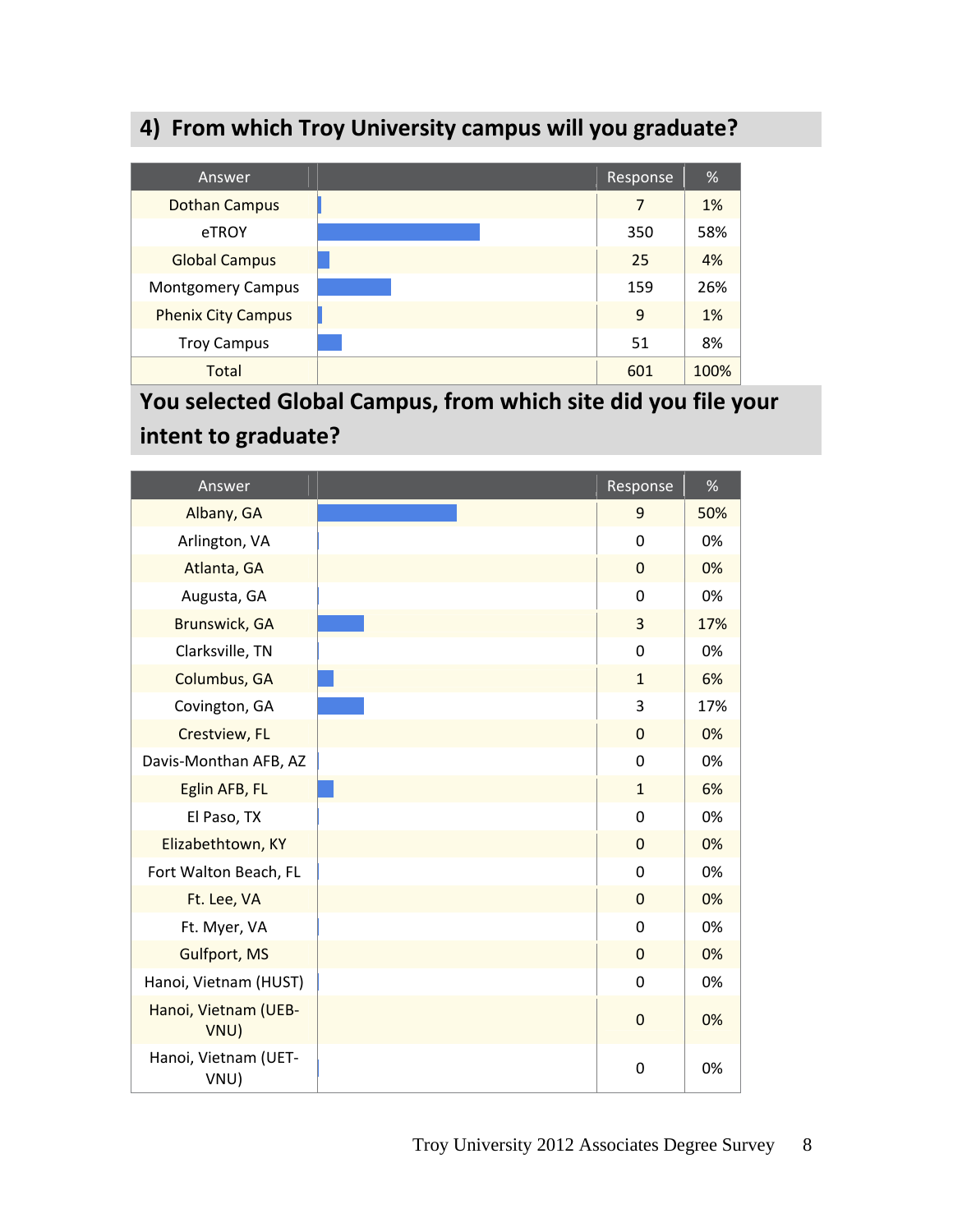| Harrisburg, PA                     | $\mathbf 0$    | 0%   |
|------------------------------------|----------------|------|
| Ho Chi Minh City,<br>Vietnam (STU) | $\mathbf 0$    | 0%   |
| Hurlburt Field, FL                 | $\mathbf 0$    | 0%   |
| Malacca, Malaysia (PIC)            | $\overline{0}$ | 0%   |
| Marianna, FL                       | $\mathbf{0}$   | 0%   |
| Oceana NAS, VA                     | $\Omega$       | 0%   |
| Pensacola, FL                      | $\mathbf 0$    | 0%   |
| Rock Hill, SC                      | $\overline{0}$ | 0%   |
| San Antonio, TX                    | $\Omega$       | 0%   |
| Savannah, GA                       | $\overline{0}$ | 0%   |
| Sharjah, U.A.E.                    | $\overline{0}$ | 0%   |
| Sumter, SC                         | $\overline{0}$ | 0%   |
| Tifton, GA                         | $\mathbf{0}$   | 0%   |
| Wallops Island, VA                 | $\Omega$       | 0%   |
| Whiting Field, FL                  | $\mathbf 0$    | 0%   |
| Other                              | $\mathbf{1}$   | 6%   |
| <b>Total</b>                       | 18             | 100% |

# **6) When you first started at Troy University, you were a:**

| Answer                                               | Response | %    |
|------------------------------------------------------|----------|------|
| Dually-admitted<br>student                           | 32       | 6%   |
| Conditionally admitted<br>undergraduate student      | 197      | 34%  |
| Unconditionally<br>admitted<br>undergraduate student | 343      | 60%  |
| <b>Total</b>                                         | 572      | 100% |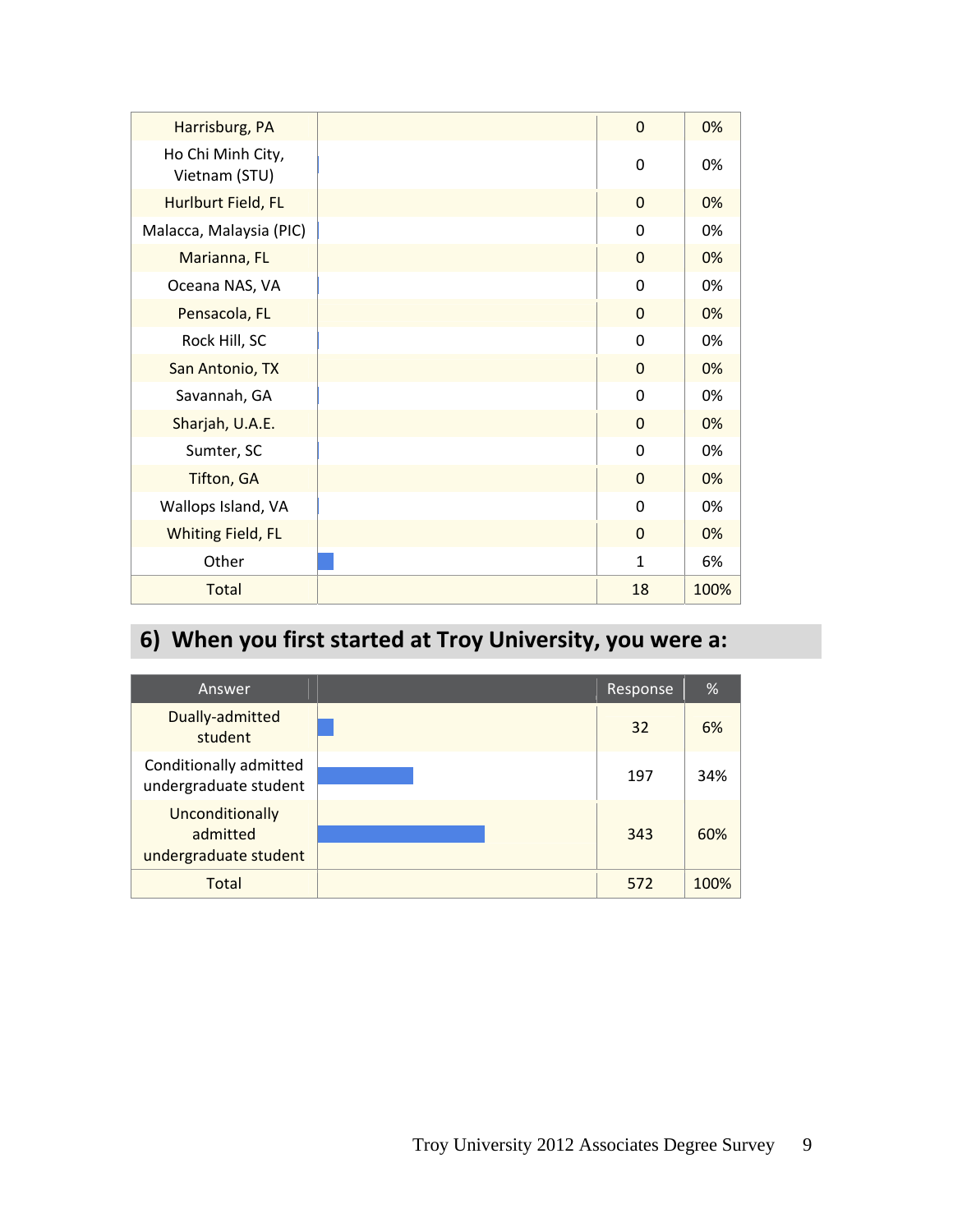# **7) How many credit hours did you transfer to Troy University from another college or university?**

| Answer                                  | Response | %    |
|-----------------------------------------|----------|------|
| $1 - 15$                                | 134      | 23%  |
| 16-30                                   | 126      | 22%  |
| More than 30                            | 121      | 21%  |
| I did not transfer any<br>credit hours. | 205      | 35%  |
| <b>Total</b>                            | 586      | 100% |

# **8) Have you taken any courses online or in any other Distance Learning format at Troy University?**

| Answer       | Response | %    |
|--------------|----------|------|
| Yes          | 411      | 71%  |
| No           | 170      | 29%  |
| <b>Total</b> | 581      | 100% |

# **9) How long have you attended Troy University in pursuit of this Associate's Degree?**

| Answer            | Response     | $\%$ |
|-------------------|--------------|------|
| 1 year            | 213          | 37%  |
| 2 years           | 159          | 27%  |
| 3 years           | 107          | 18%  |
| 4 years           | 39           | 7%   |
| 5 years           | 24           | 4%   |
| 6 years           | 13           | 2%   |
| 7 years           | 3            | 1%   |
| 8 years           | 7            | 1%   |
| 9 years           | $\mathbf{1}$ | 0%   |
| 10 years          | 8            | 1%   |
| More than 10years | 5            | 1%   |
| Total             | 579          | 100% |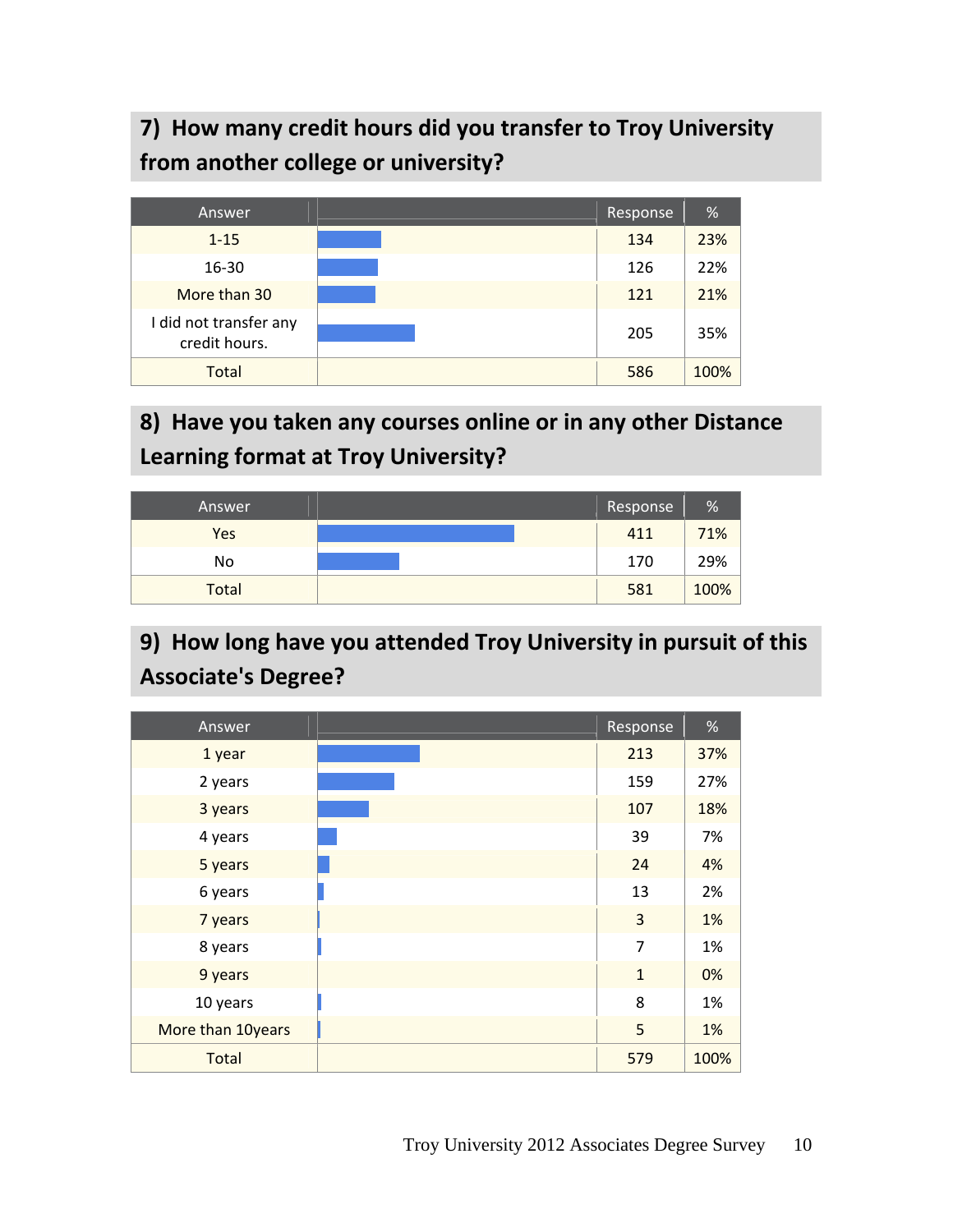# **10) What is your overall GPA?**

| Answer        | Response | %    |
|---------------|----------|------|
| Less than 2.0 | 19       | 3%   |
| $2.00 - 2.49$ | 101      | 17%  |
| 2.50-2.99     | 183      | 31%  |
| $3.00 - 3.49$ | 184      | 32%  |
| 3.50-4.00     | 94       | 16%  |
| <b>Total</b>  | 581      | 100% |

# **11) What do you plan to do after you graduate?**

| Answer                                                     | Response | %    |
|------------------------------------------------------------|----------|------|
| Work in an area related<br>to your major field of<br>study | 171      | 30%  |
| Work in an area outside<br>your major field of<br>study    | 6        | 1%   |
| Continue working in the<br>job that you have had           | 49       | 8%   |
| Continue your<br>education                                 | 319      | 55%  |
| <b>Undecided</b>                                           | 34       | 6%   |
| <b>Total</b>                                               | 579      | 100% |

# **12) If you plan to continue your education, what is your ultimate goal?**

| Answer                                   | Response | %    |
|------------------------------------------|----------|------|
| A Bachelor's degree                      | 307      | 55%  |
| A Master's degree                        | 190      | 34%  |
| <b>An Education Specialist</b><br>degree | 7        | 1%   |
| A Professional degree                    | 11       | 2%   |
| A Doctoral degree                        | 46       | 8%   |
| <b>Total</b>                             | 561      | 100% |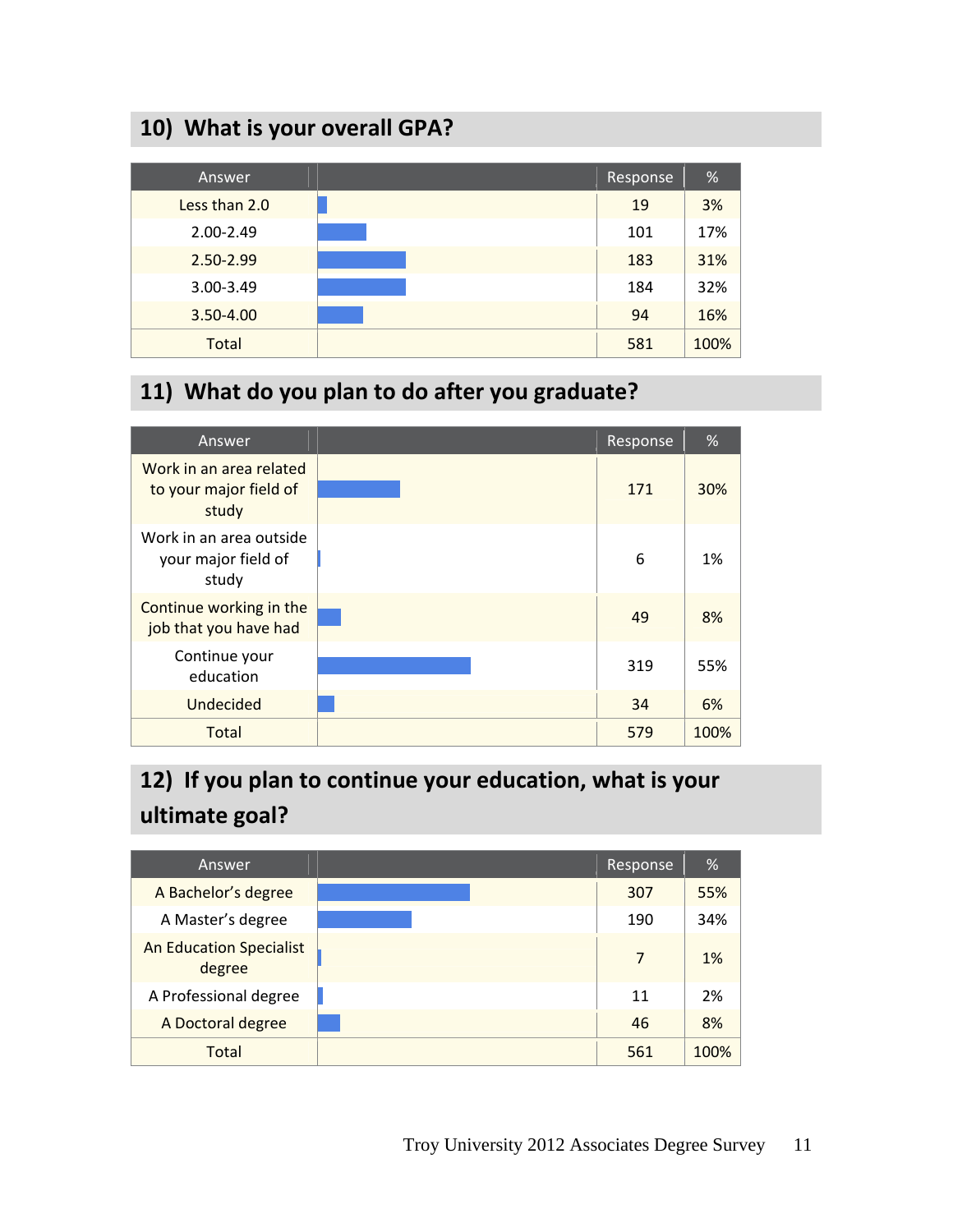# **13) Are/were you employed while attending Troy University?**

| Answer       | Response | %    |
|--------------|----------|------|
| Yes          | 476      | 82%  |
| No           | 103      | 18%  |
| <b>Total</b> | 579      | 100% |

**14) If you answered "Yes" to Question 13, how many hours do/did you usually work per week?**

| Answer           | Response | %    |
|------------------|----------|------|
| $1 - 9$ hours    | 14       | 3%   |
| 10 - 19 hours    | 27       | 6%   |
| 20 - 29 hours    | 36       | 8%   |
| 30 - 39 hours    | 50       | 10%  |
| 40 or more hours | 351      | 73%  |
| <b>Total</b>     | 478      | 100% |

# **15) What financial aid have you received at Troy University? (Choose as many as apply)**

| Answer                    | Response | %   |
|---------------------------|----------|-----|
| Scholarship/fellowship    | 18       | 3%  |
| Graduate assistantship    | 0        | 0%  |
| <b>Grants</b>             | 262      | 45% |
| Loans                     | 365      | 63% |
| Work study                | 6        | 1%  |
| <b>Tuition assistance</b> | 141      | 24% |
| Third party pay           | 20       | 3%  |
| None                      | 48       | 8%  |
| Other (please specify)    | 49       | 9%  |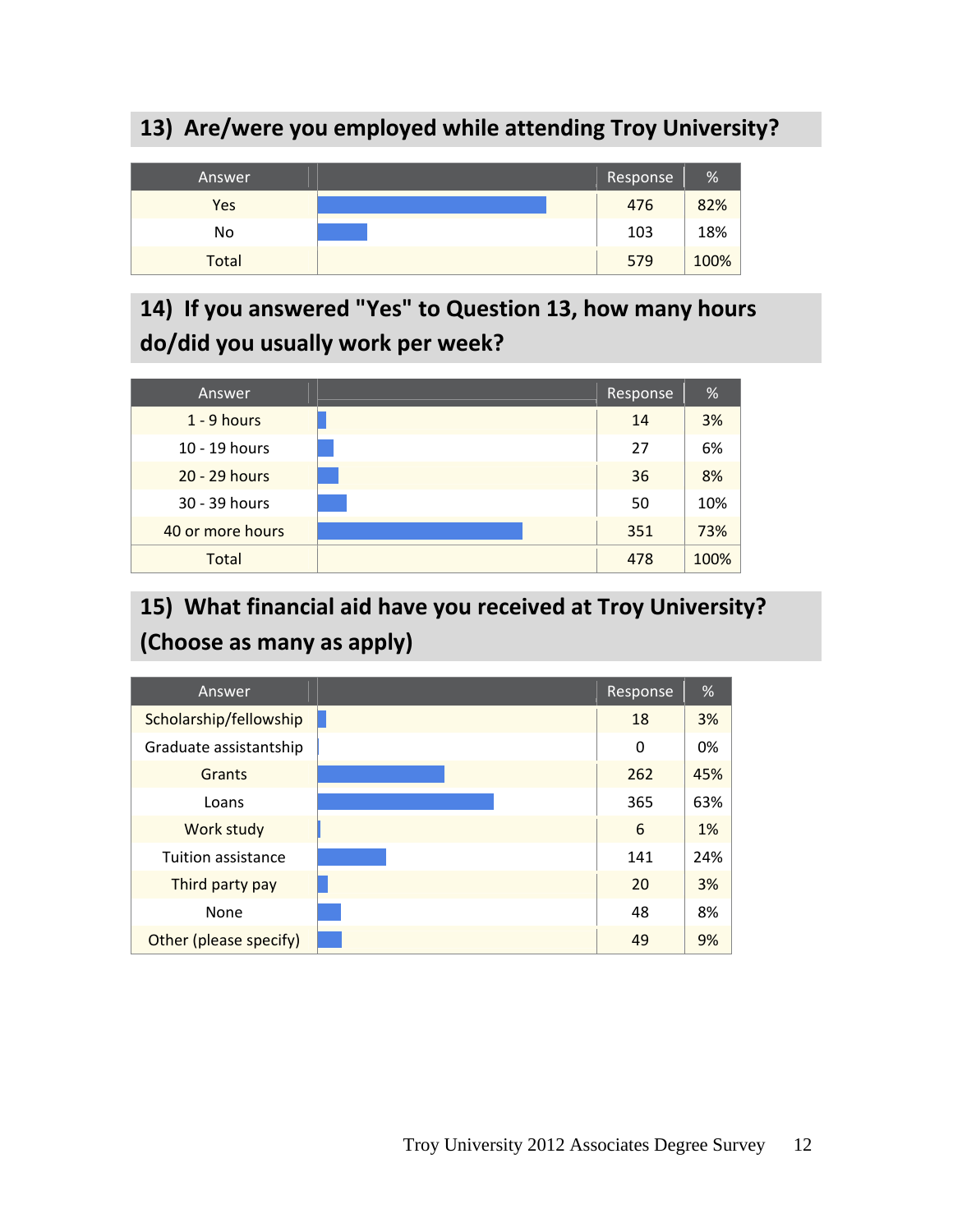# **Attachment 2 Analysis of Student Satisfaction by Demographic Variables**

Additional analysis was conducted to determine the level of student satisfaction across several demographic variables**.** 

## **Gender**

| 2012 Associates Degree Survey Data       | Gender:        |             |        |        |        |  |  |
|------------------------------------------|----------------|-------------|--------|--------|--------|--|--|
|                                          |                | <b>Male</b> |        | Female |        |  |  |
|                                          |                | N           | %      | N      | %      |  |  |
| Overall quality of your academic program | Excellent/Good | 145         | 93.5%  | 349    | 85.7%  |  |  |
|                                          | Fair/Poor      | 4           | 2.6%   | 11     | 2.7%   |  |  |
|                                          | Average        | 6           | 3.9%   | 47     | 11.5%  |  |  |
|                                          | Total          | 155         | 100.0% | 407    | 100.0% |  |  |
| Academic advising                        | Excellent/Good | 126         | 81.3%  | 306    | 74.8%  |  |  |
|                                          | Fair/Poor      | 17          | 11.0%  | 45     | 11.0%  |  |  |
|                                          | Average        | 12          | 7.7%   | 58     | 14.2%  |  |  |
|                                          | Total          | 155         | 100.0% | 409    | 100.0% |  |  |
| Faculty accessibility                    | Excellent/Good | 127         | 88.2%  | 293    | 74.7%  |  |  |
|                                          | Fair/Poor      | 9           | 6.3%   | 41     | 10.5%  |  |  |
|                                          | Average        | 8           | 5.6%   | 58     | 14.8%  |  |  |
|                                          | Total          | 144         | 100.0% | 392    | 100.0% |  |  |
| Instruction in major courses             | Excellent/Good | 130         | 90.9%  | 325    | 81.9%  |  |  |
|                                          | Fair/Poor      | 8           | 5.6%   | 24     | 6.0%   |  |  |
|                                          | Average        | 5           | 3.5%   | 48     | 12.1%  |  |  |
|                                          | <b>Total</b>   | 143         | 100.0% | 397    | 100.0% |  |  |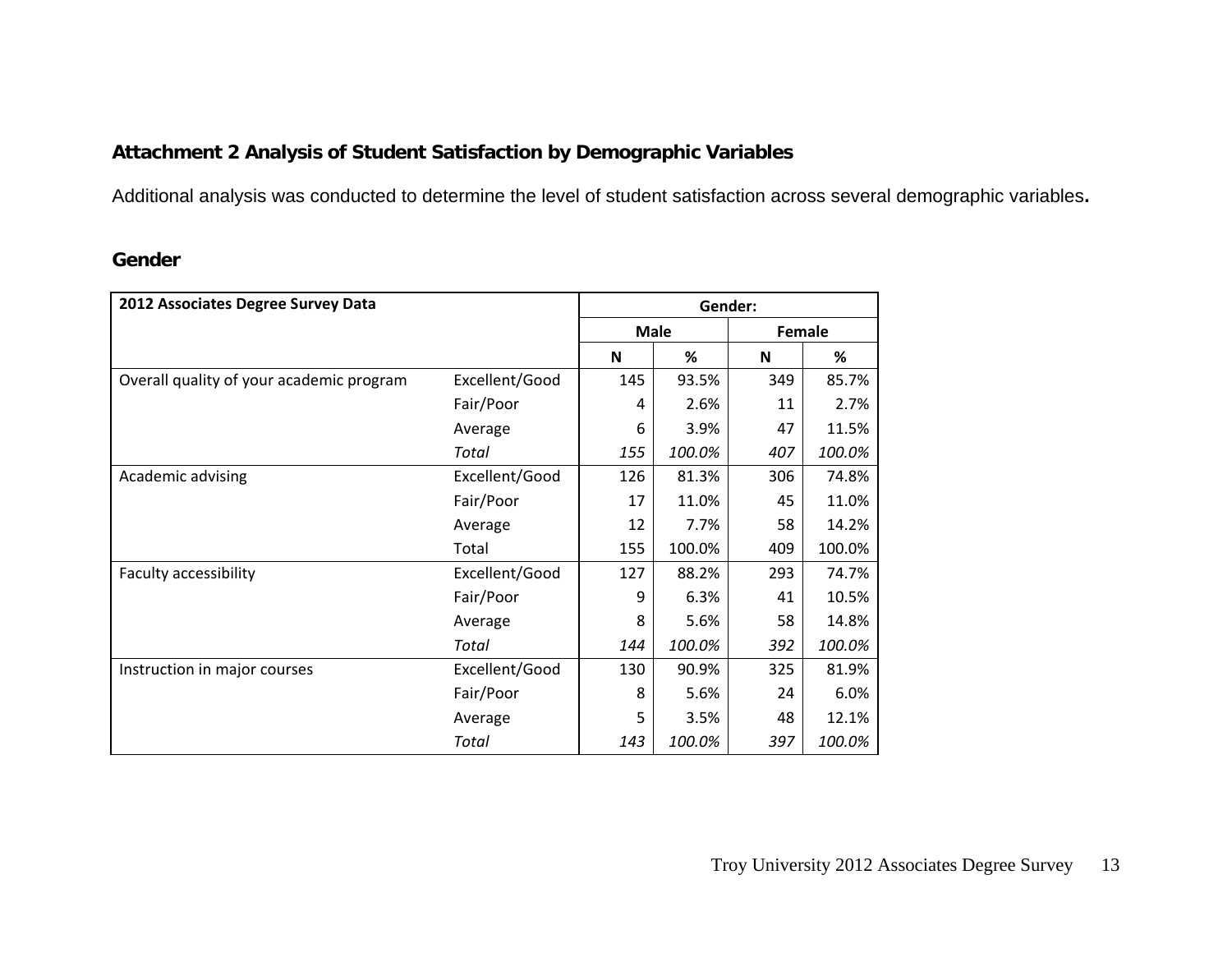| Instruction in general education courses | Excellent/Good | 136 | 89.5%  | 322 | 81.1%  |
|------------------------------------------|----------------|-----|--------|-----|--------|
|                                          | Fair/Poor      | 7   | 4.6%   | 21  | 5.3%   |
|                                          | Average        | 9   | 5.9%   | 54  | 13.6%  |
|                                          | Total          | 152 | 100.0% | 397 | 100.0% |
| Faculty's use of technologies to enhance | Excellent/Good | 127 | 86.4%  | 322 | 80.9%  |
| teaching                                 | Fair/Poor      | 6   | 4.1%   | 26  | 6.5%   |
|                                          | Average        | 14  | 9.5%   | 50  | 12.6%  |
|                                          | Total          | 147 | 100.0% | 398 | 100.0% |
| Course availability in your major        | Excellent/Good | 128 | 84.2%  | 316 | 78.0%  |
|                                          | Fair/Poor      | 9   | 5.9%   | 33  | 8.1%   |
|                                          | Average        | 15  | 9.9%   | 56  | 13.8%  |
|                                          | Total          | 152 | 100.0% | 405 | 100.0% |
| Library                                  | Excellent/Good | 92  | 86.0%  | 261 | 79.6%  |
|                                          | Fair/Poor      | 3   | 2.8%   | 22  | 6.7%   |
|                                          | Average        | 12  | 11.2%  | 45  | 13.7%  |
|                                          | Total          | 107 | 100.0% | 328 | 100.0% |
| <b>Tutorial support</b>                  | Excellent/Good | 80  | 82.5%  | 200 | 70.7%  |
|                                          | Fair/Poor      | 7   | 7.2%   | 30  | 10.6%  |
|                                          | Average        | 10  | 10.3%  | 53  | 18.7%  |
|                                          | Total          | 97  | 100.0% | 283 | 100.0% |
|                                          |                |     |        |     |        |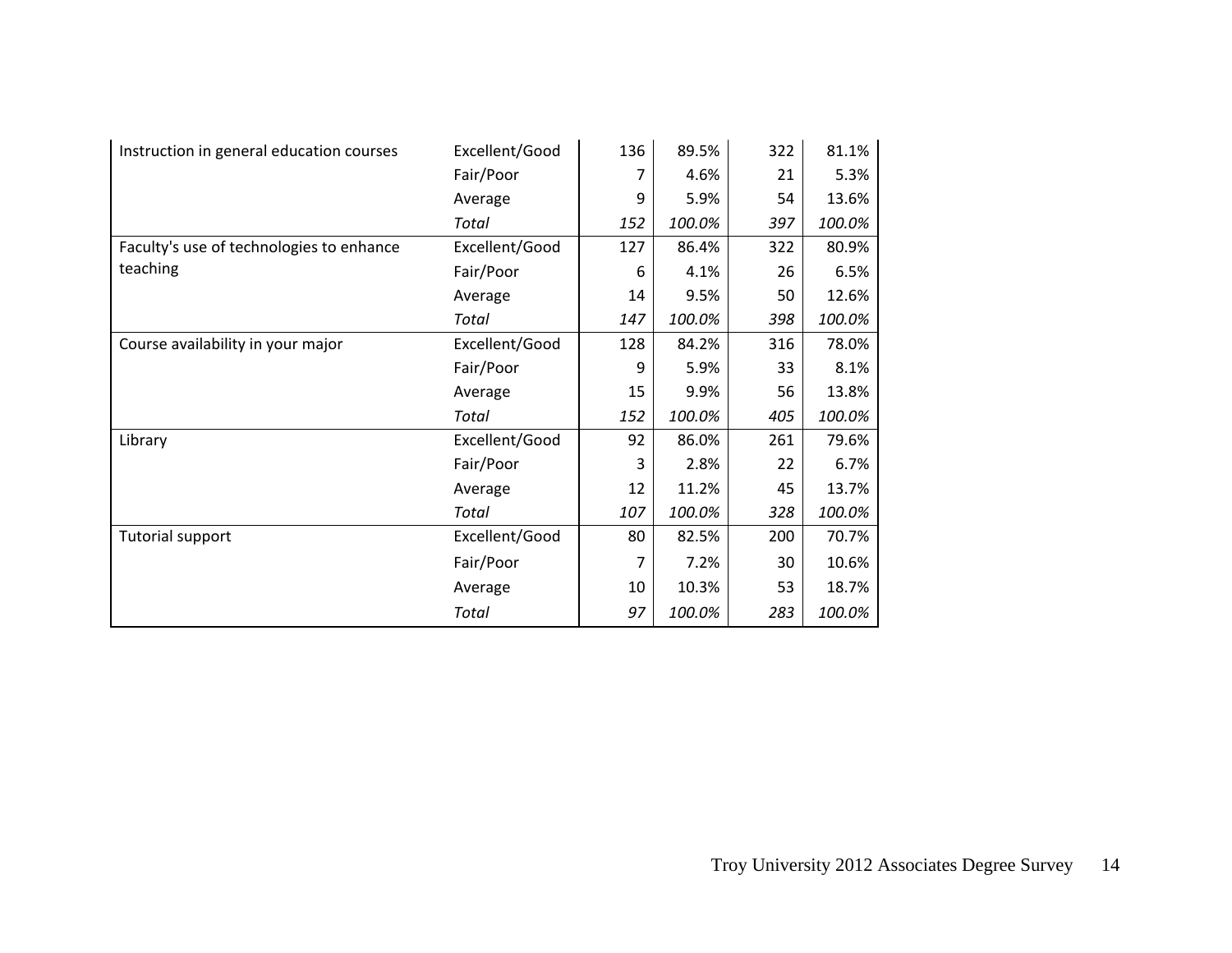# **Ethnicity**

| <b>2012 Associates Degree</b> |                | <b>Ethnicity:</b> |                     |                |                                            |             |        |                |           |                |                                                                  |                |          |          |                     |                |                                         |
|-------------------------------|----------------|-------------------|---------------------|----------------|--------------------------------------------|-------------|--------|----------------|-----------|----------------|------------------------------------------------------------------|----------------|----------|----------|---------------------|----------------|-----------------------------------------|
| <b>Survey Data</b>            |                |                   | African<br>American |                | American<br>Indian/Alaska<br><b>Native</b> |             | Asian  |                | Caucasian |                | <b>Hawaiian</b><br>or Other<br><b>Pacific</b><br><b>Islander</b> |                | Hispanic |          | <b>Multi-Racial</b> |                | <b>Race/Ethnicity</b><br><b>Unknown</b> |
|                               |                | N                 | %                   | N              | %                                          | N           | %      | N              | %         | $\mathsf{N}$   | $\%$                                                             | N              | %        | N        | %                   | N              | $\frac{9}{6}$                           |
| Overall quality               | Excellent/Good | 255               | 87.9%               | $\overline{2}$ | 100.0%                                     | 4           | 100.0% | 194            | 87.0%     | $\overline{2}$ | 100.0%                                                           | 19             | 90.5%    | 17       | 94.4%               | $\overline{2}$ | 66.7%                                   |
| of your<br>academic           | Fair/Poor      | 8                 | 2.8%                | $\Omega$       | 0.0%                                       | $\mathbf 0$ | 0.0%   | $\overline{7}$ | 3.1%      | $\Omega$       | 0.0%                                                             | $\Omega$       | 0.0%     | $\Omega$ | 0.0%                | $\Omega$       | 0.0%                                    |
| program                       | Average        | 27                | 9.3%                | $\Omega$       | 0.0%                                       | 0           | 0.0%   | 22             | 9.9%      | $\mathbf{0}$   | 0.0%                                                             | $\overline{2}$ | 9.5%     |          | 5.6%                | $\mathbf{1}$   | 33.3%                                   |
|                               | Total          | 290               | 100.0%              | $\overline{c}$ | 100.0%                                     | 4           | 100.0% | 223            | 100.0%    | $\overline{c}$ | 100.0%                                                           | 21             | 100.0%   | 18       | 100.0%              | 3              | 100.0%                                  |
| Academic                      | Excellent/Good | 228               | 79.2%               | $\overline{c}$ | 100.0%                                     | 4           | 100.0% | 165            | 72.7%     | 2              | 100.0%                                                           | 14             | 70.0%    | 15       | 78.9%               | $\overline{2}$ | 66.7%                                   |
| advising                      | Fair/Poor      | 24                | 8.3%                | $\Omega$       | 0.0%                                       | $\mathbf 0$ | 0.0%   | 35             | 15.4%     | $\mathbf 0$    | 0.0%                                                             | $\Omega$       | 0.0%     | 3        | 15.8%               | $\Omega$       | 0.0%                                    |
|                               | Average        | 36                | 12.5%               | $\Omega$       | 0.0%                                       | $\Omega$    | 0.0%   | 27             | 11.9%     | $\Omega$       | 0.0%                                                             | 6              | 30.0%    |          | 5.3%                | $\mathbf{1}$   | 33.3%                                   |
|                               | Total          | 288               | 100.0%              | 2              | 100.0%                                     | 4           | 100.0% | 227            | 100.0%    | 2              | 100.0%                                                           | 20             | 100.0%   | 19       | 100.0%              | 3              | 100.0%                                  |
| Faculty                       | Excellent/Good | 213               | 78.3%               | $\overline{c}$ | 100.0%                                     | 3           | 100.0% | 167            | 77.3%     | $\overline{2}$ | 100.0%                                                           | 14             | 73.7%    | 18       | 90.0%               | 2              | 66.7%                                   |
| accessibility                 | Fair/Poor      | 27                | 9.9%                | $\Omega$       | 0.0%                                       | $\mathbf 0$ | 0.0%   | 21             | 9.7%      | $\Omega$       | 0.0%                                                             | $\Omega$       | 0.0%     | 1        | 5.0%                | $\mathbf{1}$   | 33.3%                                   |
|                               | Average        | 32                | 11.8%               | $\Omega$       | 0.0%                                       | 0           | 0.0%   | 28             | 13.0%     | $\mathbf{0}$   | 0.0%                                                             | 5              | 26.3%    |          | 5.0%                | $\Omega$       | 0.0%                                    |
|                               | Total          | 272               | 100.0%              | 2              | 100.0%                                     | 3           | 100.0% | 216            | 100.0%    | 2              | 100.0%                                                           | 19             | 100.0%   | 20       | 100.0%              | 3              | 100.0%                                  |
| Instruction in                | Excellent/Good | 230               | 82.1%               | $\overline{2}$ | 100.0%                                     | 4           | 100.0% | 181            | 85.0%     | $\overline{2}$ | 100.0%                                                           | 18             | 94.7%    | 17       | 89.5%               | 2              | 100.0%                                  |
| major courses                 | Fair/Poor      | 20                | 7.1%                | $\Omega$       | 0.0%                                       | $\mathbf 0$ | 0.0%   | 11             | 5.2%      | $\mathbf 0$    | 0.0%                                                             | $\Omega$       | 0.0%     | 1        | 5.3%                | $\Omega$       | 0.0%                                    |
|                               | Average        | 30                | 10.7%               | $\Omega$       | 0.0%                                       | $\Omega$    | 0.0%   | 21             | 9.9%      | $\Omega$       | 0.0%                                                             | 1              | 5.3%     |          | 5.3%                | $\Omega$       | 0.0%                                    |
|                               | Total          | 280               | 100.0%              | $\overline{c}$ | 100.0%                                     | 4           | 100.0% | 213            | 100.0%    | 2              | 100.0%                                                           | 19             | 100.0%   | 19       | 100.0%              | $\overline{c}$ | 100.0%                                  |
| Instruction in                | Excellent/Good | 233               | 82.0%               | $\overline{2}$ | 100.0%                                     | 4           | 100.0% | 182            | 83.5%     | $\overline{2}$ | 100.0%                                                           | 16             | 94.1%    | 18       | 90.0%               | 2              | 66.7%                                   |
| general<br>education          | Fair/Poor      | 18                | 6.3%                | $\Omega$       | 0.0%                                       | $\mathbf 0$ | 0.0%   | 9              | 4.1%      | $\mathbf{0}$   | 0.0%                                                             | $\Omega$       | 0.0%     | 1        | 5.0%                | $\Omega$       | 0.0%                                    |
| courses                       | Average        | 33                | 11.6%               | $\Omega$       | 0.0%                                       | $\mathbf 0$ | 0.0%   | 27             | 12.4%     | $\mathbf 0$    | 0.0%                                                             | $\mathbf{1}$   | 5.9%     |          | 5.0%                | $\mathbf{1}$   | 33.3%                                   |
|                               | Total          | 284               | 100.0%              | $\overline{c}$ | 100.0%                                     | 4           | 100.0% | 218            | 100.0%    | 2              | 100.0%                                                           | 17             | 100.0%   | 20       | 100.0%              | 3              | 100.0%                                  |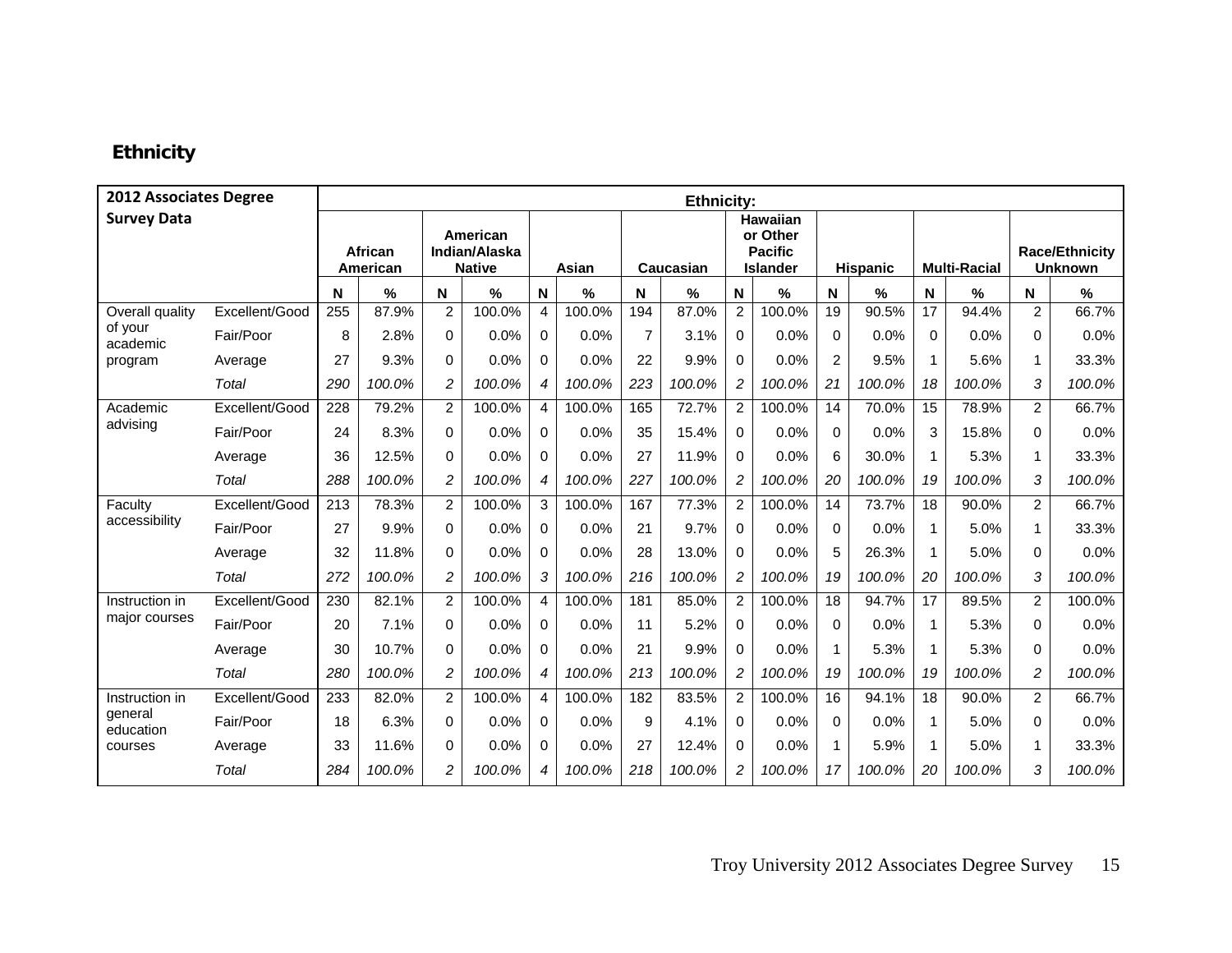| Faculty's use                 | Excellent/Good | 226 | 82.2%  | 2              | 100.0% | 3        | 100.0% | 179 | 80.6%  | 2              | 100.0%  | 18           | 90.0%  | 18             | 94.7%   | 2              | 66.7%   |
|-------------------------------|----------------|-----|--------|----------------|--------|----------|--------|-----|--------|----------------|---------|--------------|--------|----------------|---------|----------------|---------|
| οf<br>technologies            | Fair/Poor      | 18  | 6.5%   | $\Omega$       | 0.0%   | 0        | 0.0%   | 12  | 5.4%   | 0              | 0.0%    |              | 5.0%   |                | 5.3%    | $\Omega$       | 0.0%    |
| to enhance                    | Average        | 31  | 11.3%  | $\Omega$       | 0.0%   | 0        | 0.0%   | 31  | 14.0%  | 0              | 0.0%    |              | 5.0%   | 0              | $0.0\%$ |                | 33.3%   |
| teaching                      | Total          | 275 | 100.0% | 2              | 100.0% | 3        | 100.0% | 222 | 100.0% | 2              | 100.0%  | 20           | 100.0% | 19             | 100.0%  | 3              | 100.0%  |
| Course                        | Excellent/Good | 220 | 77.5%  | 2              | 100.0% | 3        | 100.0% | 184 | 82.5%  | $\overline{2}$ | 100.0%  | 17           | 81.0%  | 16             | 80.0%   | 2              | 66.7%   |
| availability in<br>your major | Fair/Poor      | 25  | 8.8%   | $\Omega$       | 0.0%   | 0        | 0.0%   | 13  | 5.8%   | 0              | 0.0%    | $\mathbf{1}$ | 4.8%   | $\overline{2}$ | 10.0%   | $\Omega$       | 0.0%    |
|                               | Average        | 39  | 13.7%  | 0              | 0.0%   | $\Omega$ | 0.0%   | 26  | 11.7%  | $\Omega$       | 0.0%    | 3            | 14.3%  | $\overline{2}$ | 10.0%   |                | 33.3%   |
|                               | Total          | 284 | 100.0% | 2              | 100.0% | 3        | 100.0% | 223 | 100.0% | 2              | 100.0%  | 21           | 100.0% | 20             | 100.0%  | 3              | 100.0%  |
| Library                       | Excellent/Good | 196 | 84.1%  | $\overline{2}$ | 100.0% | 2        | 66.7%  | 130 | 79.3%  | $\overline{2}$ | 100.0%  | 5            | 35.7%  | 15             | 93.8%   | 1.             | 50.0%   |
|                               | Fair/Poor      | 15  | 6.4%   | 0              | 0.0%   | 0        | 0.0%   | 9   | 5.5%   | $\Omega$       | 0.0%    | 1.           | 7.1%   | 0              | $0.0\%$ | $\Omega$       | 0.0%    |
|                               | Average        | 22  | 9.4%   | $\Omega$       | 0.0%   |          | 33.3%  | 25  | 15.2%  | $\Omega$       | 0.0%    | 8            | 57.1%  |                | 6.3%    |                | 50.0%   |
|                               | Total          | 233 | 100.0% | 2              | 100.0% | 3        | 100.0% | 164 | 100.0% | 2              | 100.0%  | 14           | 100.0% | 16             | 100.0%  | $\overline{2}$ | 100.0%  |
| <b>Tutorial</b>               | Excellent/Good | 149 | 73.8%  |                | 100.0% | 2        | 100.0% | 110 | 74.3%  | 2              | 100.0%  | 5            | 45.5%  | 11             | 91.7%   |                | 50.0%   |
| support                       | Fair/Poor      | 24  | 11.9%  | $\Omega$       | 0.0%   | $\Omega$ | 0.0%   | 12  | 8.1%   | $\Omega$       | 0.0%    | 0            | 0.0%   | $\Omega$       | $0.0\%$ | $\Omega$       | $0.0\%$ |
|                               | Average        | 29  | 14.4%  | 0              | 0.0%   | 0        | 0.0%   | 26  | 17.6%  | 0              | $0.0\%$ | 6            | 54.5%  |                | 8.3%    | 1              | 50.0%   |
|                               | Total          | 202 | 100.0% |                | 100.0% |          | 100.0% | 148 | 100.0% | $\overline{c}$ | 100.0%  | 11           | 100.0% | 12             | 100.0%  | 2              | 100.0%  |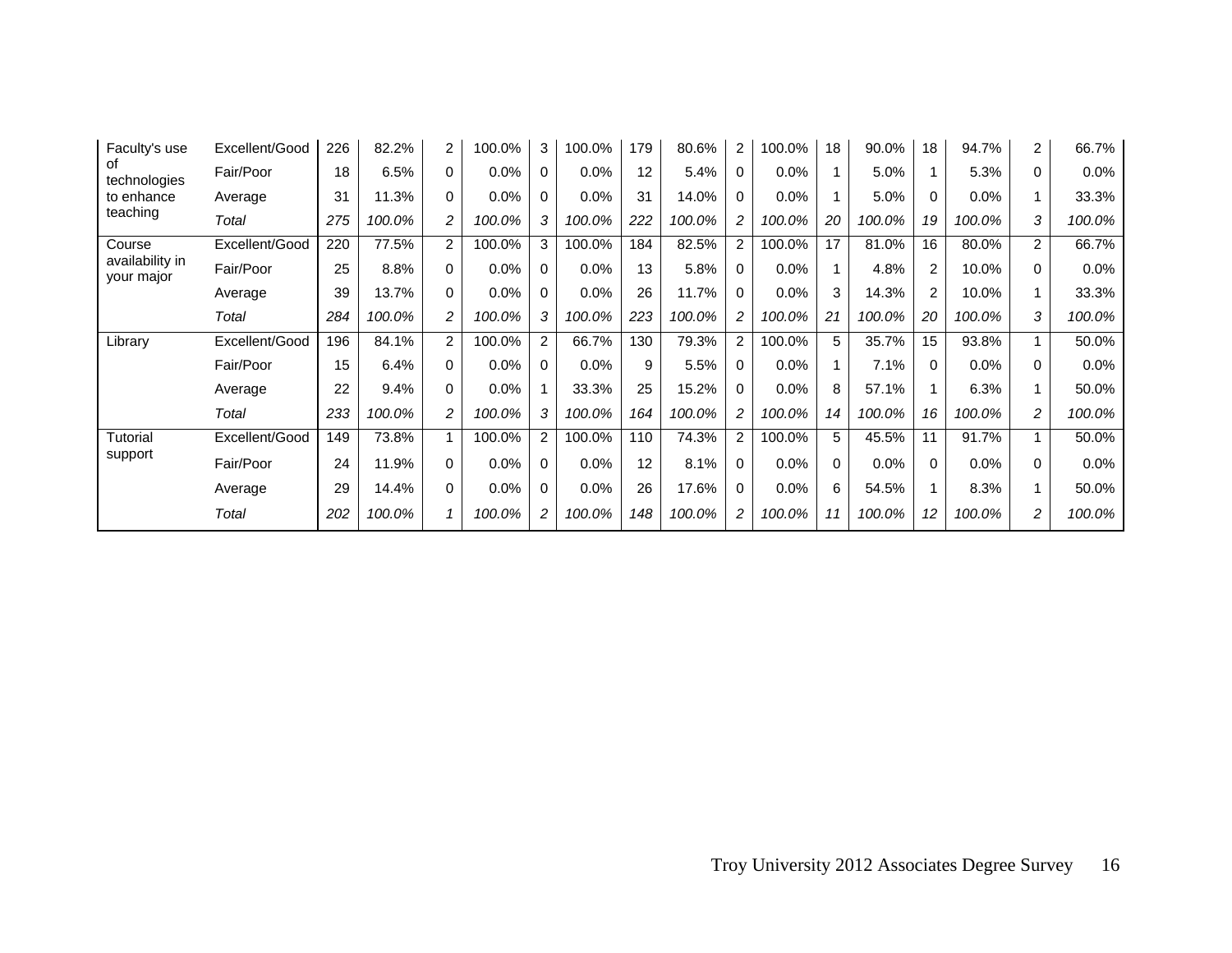# **Campus**

| 2012 Associates Degree |                | <b>Campus:</b> |                                         |                |                         |              |                                    |     |                                        |                |                              |                 |               |  |
|------------------------|----------------|----------------|-----------------------------------------|----------------|-------------------------|--------------|------------------------------------|-----|----------------------------------------|----------------|------------------------------|-----------------|---------------|--|
| <b>Survey Data</b>     |                |                | <b>Dothan</b><br>eTROY<br><b>Campus</b> |                | <b>Global</b><br>Campus |              | <b>Montgomery</b><br><b>Campus</b> |     | <b>Phenix</b><br>City<br><b>Campus</b> |                | <b>Troy</b><br><b>Campus</b> |                 |               |  |
|                        |                | N              | %                                       | N              | $\%$                    | N            | %                                  | N   | %                                      | N              | %                            | $\mathbf N$     | $\frac{0}{0}$ |  |
| Overall quality of     | Excellent/Good | $\overline{7}$ | 100.0%                                  | 298            | 91.1%                   | 18           | 81.8%                              | 119 | 83.2%                                  | 8              | 100.0%                       | 39              | 81.3%         |  |
| your academic          | Fair/Poor      | 0              | 0.0%                                    | $\overline{7}$ | 2.1%                    | $\mathbf{1}$ | 4.5%                               | 3   | 2.1%                                   | 0              | 0.0%                         | 3               | 6.3%          |  |
| program                | Average        | 0              | 0.0%                                    | 22             | 6.7%                    | 3            | 13.6%                              | 21  | 14.7%                                  | $\Omega$       | 0.0%                         | 6               | 12.5%         |  |
|                        | <b>Total</b>   | $\overline{7}$ | 100.0%                                  | 327            | 100.0%                  | 22           | 100.0%                             | 143 | 100.0%                                 | 8              | 100.0%                       | 48              | 100.0%        |  |
| Academic advising      | Excellent/Good | $\overline{7}$ | 100.0%                                  | 249            | 76.6%                   | 19           | 82.6%                              | 109 | 75.2%                                  | 5              | 55.6%                        | 38              | 79.2%         |  |
|                        | Fair/Poor      | 0              | 0.0%                                    | 35             | 10.8%                   | 2            | 8.7%                               | 16  | 11.0%                                  | $\mathbf{1}$   | 11.1%                        | 5               | 10.4%         |  |
|                        | Average        | 0              | 0.0%                                    | 41             | 12.6%                   | 2            | 8.7%                               | 20  | 13.8%                                  | 3              | 33.3%                        | 5               | 10.4%         |  |
|                        | <b>Total</b>   | $\overline{7}$ | 100.0%                                  | 325            | 100.0%                  | 23           | 100.0%                             | 145 | 100.0%                                 | 9              | 100.0%                       | 48              | 100.0%        |  |
| Faculty accessibility  | Excellent/Good | $\overline{7}$ | 100.0%                                  | 240            | 80.5%                   | 15           | 65.2%                              | 111 | 76.6%                                  | 8              | 88.9%                        | $\overline{36}$ | 75.0%         |  |
|                        | Fair/Poor      | 0              | 0.0%                                    | 28             | 9.4%                    | 5            | 21.7%                              | 13  | 9.0%                                   | $\Omega$       | 0.0%                         | $\overline{4}$  | 8.3%          |  |
|                        | Average        | 0              | 0.0%                                    | 30             | 10.1%                   | 3            | 13.0%                              | 21  | 14.5%                                  | $\mathbf{1}$   | 11.1%                        | 8               | 16.7%         |  |
|                        | Total          | $\overline{7}$ | 100.0%                                  | 298            | 100.0%                  | 23           | 100.0%                             | 145 | 100.0%                                 | 9              | 100.0%                       | 48              | 100.0%        |  |
| Instruction in major   | Excellent/Good | $\overline{7}$ | 100.0%                                  | 269            | 87.9%                   | 14           | 63.6%                              | 117 | 81.3%                                  | 8              | 100.0%                       | 36              | 78.3%         |  |
| courses                | Fair/Poor      | 0              | 0.0%                                    | 17             | 5.6%                    | 3            | 13.6%                              | 8   | 5.6%                                   | 0              | 0.0%                         | 3               | 6.5%          |  |
|                        | Average        | 0              | 0.0%                                    | 20             | 6.5%                    | 5            | 22.7%                              | 19  | 13.2%                                  | $\Omega$       | 0.0%                         | $\overline{7}$  | 15.2%         |  |
|                        | <b>Total</b>   | $\overline{7}$ | 100.0%                                  | 306            | 100.0%                  | 22           | 100.0%                             | 144 | 100.0%                                 | 8              | 100.0%                       | 46              | 100.0%        |  |
| Instruction in         | Excellent/Good | $\overline{7}$ | 100.0%                                  | 279            | 87.2%                   | 16           | 76.2%                              | 107 | 76.4%                                  | $\overline{7}$ | 100.0%                       | 38              | 80.9%         |  |
| general education      | Fair/Poor      | 0              | 0.0%                                    | 15             | 4.7%                    | 1            | 4.8%                               | 8   | 5.7%                                   | 0              | 0.0%                         | 3               | 6.4%          |  |
| courses                | Average        | 0              | 0.0%                                    | 26             | 8.1%                    | 4            | 19.0%                              | 25  | 17.9%                                  | 0              | 0.0%                         | 6               | 12.8%         |  |
|                        | Total          | 7              | 100.0%                                  | 320            | 100.0%                  | 21           | 100.0%                             | 140 | 100.0%                                 | $\overline{7}$ | 100.0%                       | 47              | 100.0%        |  |
| Faculty's use of       | Excellent/Good | $\overline{7}$ | 100.0%                                  | 263            | 85.4%                   | 14           | 66.7%                              | 114 | 78.1%                                  | 9              | 100.0%                       | 40              | 83.3%         |  |
| technologies to        | Fair/Poor      | 0              | 0.0%                                    | 17             | 5.5%                    | 1            | 4.8%                               | 11  | 7.5%                                   | 0              | 0.0%                         | 1               | 2.1%          |  |
| enhance teaching       | Average        | 0              | 0.0%                                    | 28             | 9.1%                    | 6            | 28.6%                              | 21  | 14.4%                                  | $\Omega$       | 0.0%                         | $\overline{7}$  | 14.6%         |  |
|                        | Total          | 7              | 100.0%                                  | 308            | 100.0%                  | 21           | 100.0%                             | 146 | 100.0%                                 | 9              | 100.0%                       | 48              | 100.0%        |  |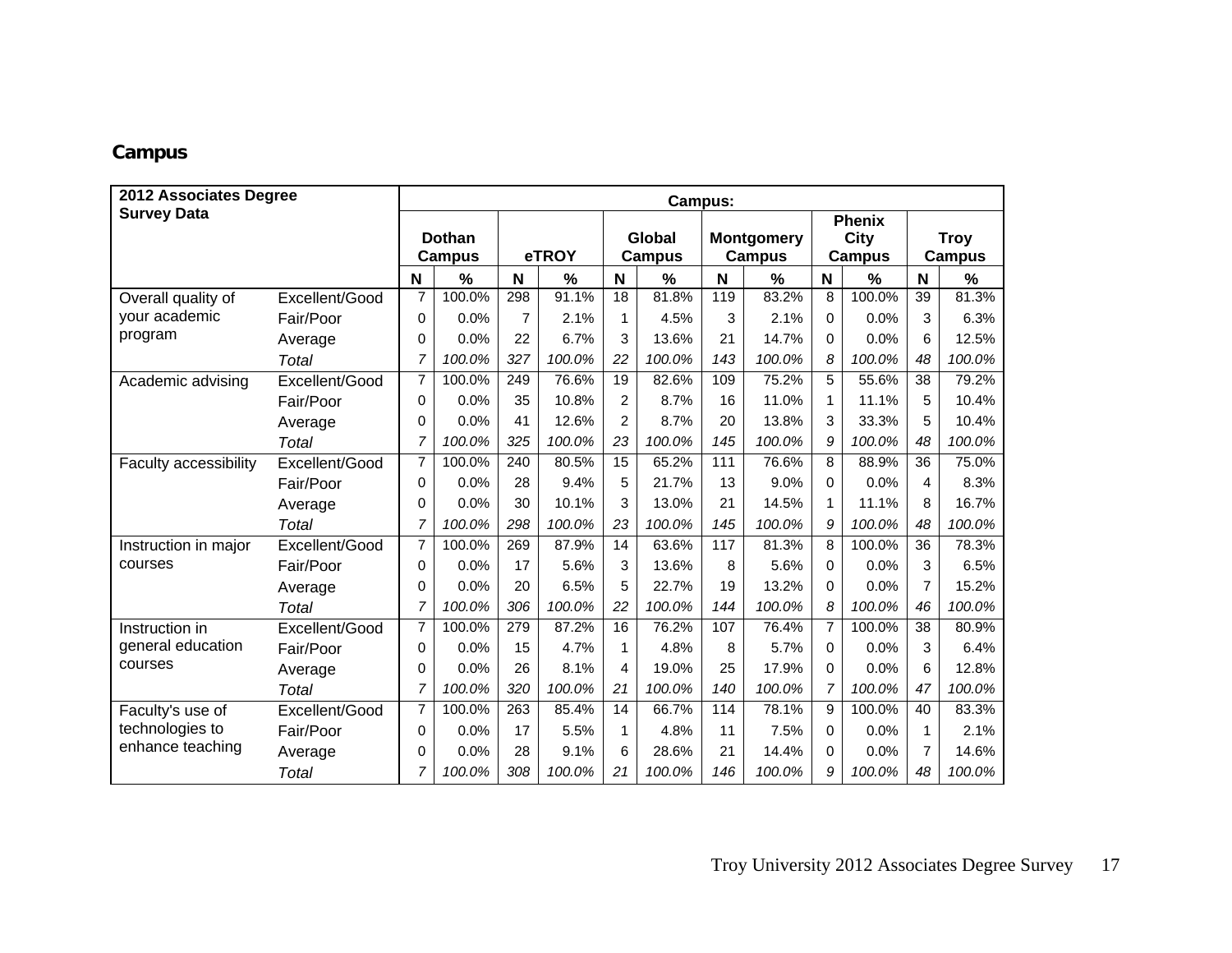| Course availability     | Excellent/Good | 4 | 57.1%   | 272 | 84.5%  | 18                   | 81.8%  | 108            | 73.5%  | 6 | 85.7%   | 35             | 77.8%  |
|-------------------------|----------------|---|---------|-----|--------|----------------------|--------|----------------|--------|---|---------|----------------|--------|
| in your major           | Fair/Poor      | 2 | 28.6%   | 17  | 5.3%   | 2                    | 9.1%   | 15             | 10.2%  | 0 | $0.0\%$ | 4              | 8.9%   |
|                         | Average        |   | 14.3%   | 33  | 10.2%  | $\mathbf{2}^{\circ}$ | 9.1%   | 24             | 16.3%  |   | 14.3%   | 6              | 13.3%  |
|                         | Total          |   | 100.0%  | 322 | 100.0% | 22                   | 100.0% | 147            | 100.0% | 7 | 100.0%  | 45             | 100.0% |
| Library                 | Excellent/Good | 7 | 100.0%  | 178 | 77.7%  | 13                   | 86.7%  | 120            | 88.9%  | 4 | 100.0%  | 29             | 72.5%  |
|                         | Fair/Poor      | 0 | 0.0%    | 19  | 8.3%   |                      | 6.7%   | $\overline{2}$ | 1.5%   | 0 | $0.0\%$ |                | 2.5%   |
|                         | Average        | 0 | $0.0\%$ | 32  | 14.0%  |                      | 6.7%   | 13             | 9.6%   | 0 | 0.0%    | 10             | 25.0%  |
|                         | Total          | 7 | 100.0%  | 229 | 100.0% | 15                   | 100.0% | 135            | 100.0% | 4 | 100.0%  | 40             | 100.0% |
| <b>Tutorial support</b> | Excellent/Good | 7 | 100.0%  | 157 | 75.5%  | 11                   | 78.6%  | 75             | 72.1%  | 4 | 100.0%  | 24             | 64.9%  |
|                         | Fair/Poor      | 0 | $0.0\%$ | 20  | 9.6%   |                      | 7.1%   | 11             | 10.6%  | 0 | 0.0%    | $\overline{2}$ | 5.4%   |
|                         | Average        | 0 | $0.0\%$ | 31  | 14.9%  | $\overline{2}$       | 14.3%  | 18             | 17.3%  | 0 | 0.0%    | 11             | 29.7%  |
|                         | Total          | ⇁ | 100.0%  | 208 | 100.0% | 14                   | 100.0% | 104            | 100.0% | 4 | 100.0%  | 37             | 100.0% |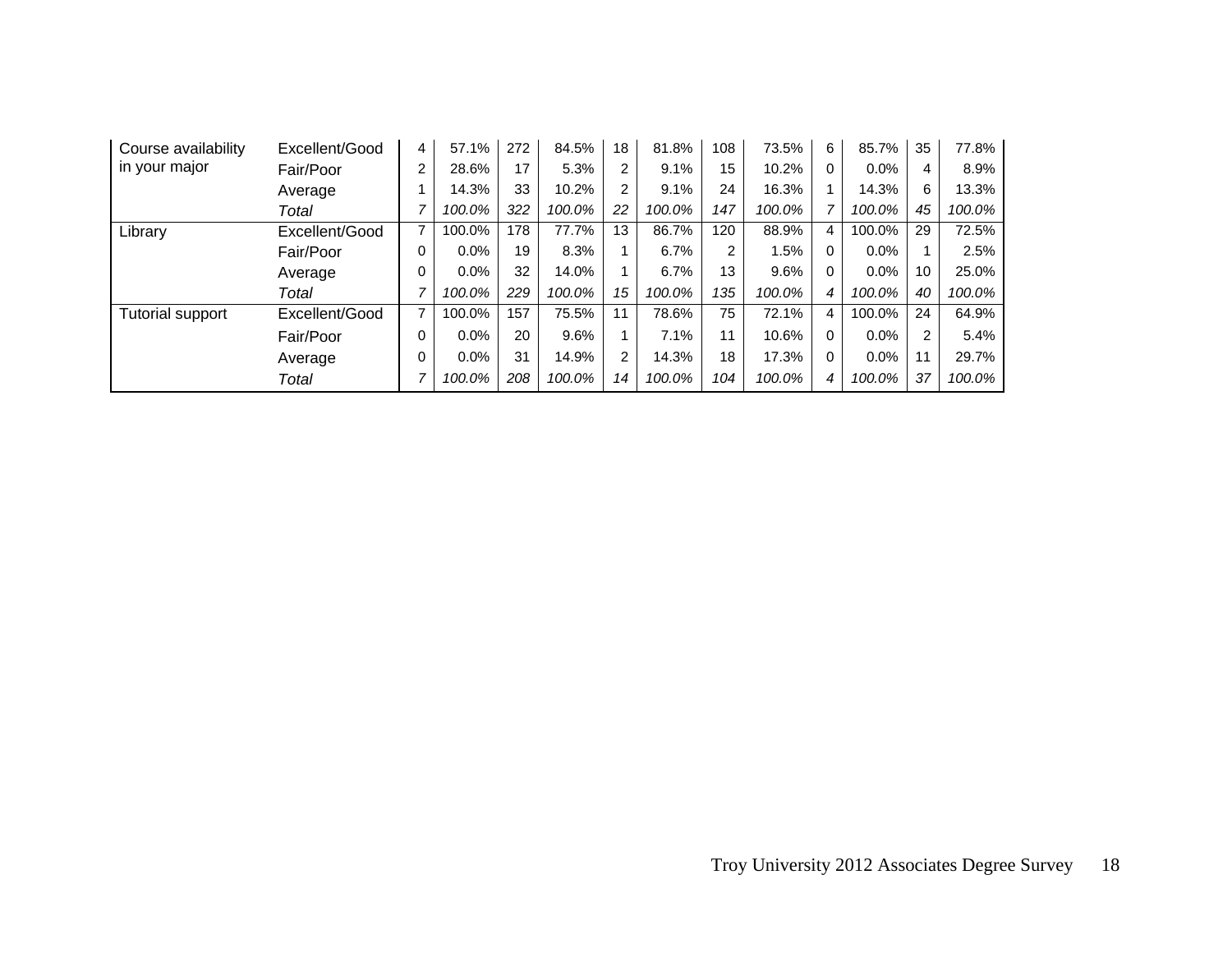# **Degree Program**

| 2012 Associates Degree           | Degree Program: |                |                 |                |         |                  |        |                |               |  |  |
|----------------------------------|-----------------|----------------|-----------------|----------------|---------|------------------|--------|----------------|---------------|--|--|
| <b>Survey Data</b>               | <b>Business</b> |                | <b>Computer</b> |                | General |                  |        |                |               |  |  |
|                                  |                 | Administration |                 | <b>Science</b> |         | <b>Education</b> |        | <b>Nursing</b> |               |  |  |
|                                  |                 | N              | %               | $\mathsf{N}$   | $\%$    | $\mathbf N$      | $\%$   | N              | $\frac{0}{0}$ |  |  |
| Overall quality of your academic | Excellent/Good  | 144            | 91.1%           | 28             | 82.4%   | 262              | 89.4%  | 58             | 78.4%         |  |  |
| program                          | Fair/Poor       | 3              | 1.9%            | 1.             | 2.9%    | 8                | 2.7%   | $\overline{2}$ | 2.7%          |  |  |
|                                  | Average         | 11             | 7.0%            | 5              | 14.7%   | 23               | 7.8%   | 14             | 18.9%         |  |  |
|                                  | Total           | 158            | 100.0%          | 34             | 100.0%  | 293              | 100.0% | 74             | 100.0%        |  |  |
| Academic advising                | Excellent/Good  | 114            | 72.2%           | 29             | 85.3%   | 234              | 79.9%  | 52             | 68.4%         |  |  |
|                                  | Fair/Poor       | 20             | 12.7%           | 3              | 8.8%    | 25               | 8.5%   | 13             | 17.1%         |  |  |
|                                  | Average         | 24             | 15.2%           | $\overline{2}$ | 5.9%    | 34               | 11.6%  | 11             | 14.5%         |  |  |
|                                  | Total           | 158            | 100.0%          | 34             | 100.0%  | 293              | 100.0% | 76             | 100.0%        |  |  |
| Faculty accessibility            | Excellent/Good  | 116            | 78.9%           | 26             | 74.3%   | 221              | 80.1%  | 56             | 74.7%         |  |  |
|                                  | Fair/Poor       | 15             | 10.2%           | $\overline{2}$ | 5.7%    | 26               | 9.4%   | 7              | 9.3%          |  |  |
|                                  | Average         | 16             | 10.9%           | $\overline{7}$ | 20.0%   | 29               | 10.5%  | 12             | 16.0%         |  |  |
|                                  | Total           | 147            | 100.0%          | 35             | 100.0%  | 276              | 100.0% | 75             | 100.0%        |  |  |
| Instruction in major courses     | Excellent/Good  | 125            | 84.5%           | 25             | 78.1%   | 241              | 85.2%  | 62             | 83.8%         |  |  |
|                                  | Fair/Poor       | 6              | 4.1%            | 4              | 12.5%   | 17               | 6.0%   | 4              | 5.4%          |  |  |
|                                  | Average         | 17             | 11.5%           | 3              | 9.4%    | 25               | 8.8%   | 8              | 10.8%         |  |  |
|                                  | Total           | 148            | 100.0%          | 32             | 100.0%  | 283              | 100.0% | 74             | 100.0%        |  |  |
| Instruction in general education | Excellent/Good  | 129            | 84.9%           | 28             | 82.4%   | 246              | 85.1%  | 53             | 74.6%         |  |  |
| courses                          | Fair/Poor       | 6              | 3.9%            | 3              | 8.8%    | 16               | 5.5%   | 3              | 4.2%          |  |  |
|                                  | Average         | 17             | 11.2%           | 3              | 8.8%    | 27               | 9.3%   | 15             | 21.1%         |  |  |
|                                  | Total           | 152            | 100.0%          | 34             | 100.0%  | 289              | 100.0% | 71             | 100.0%        |  |  |
| Faculty's use of technologies to | Excellent/Good  | 131            | 86.2%           | 26             | 76.5%   | 231              | 82.8%  | 59             | 76.6%         |  |  |
| enhance teaching                 | Fair/Poor       | 5              | 3.3%            | 3              | 8.8%    | 16               | 5.7%   | 7              | 9.1%          |  |  |
|                                  | Average         | 16             | 10.5%           | 5              | 14.7%   | 32               | 11.5%  | 11             | 14.3%         |  |  |
|                                  | Total           | 152            | 100.0%          | 34             | 100.0%  | 279              | 100.0% | 77             | 100.0%        |  |  |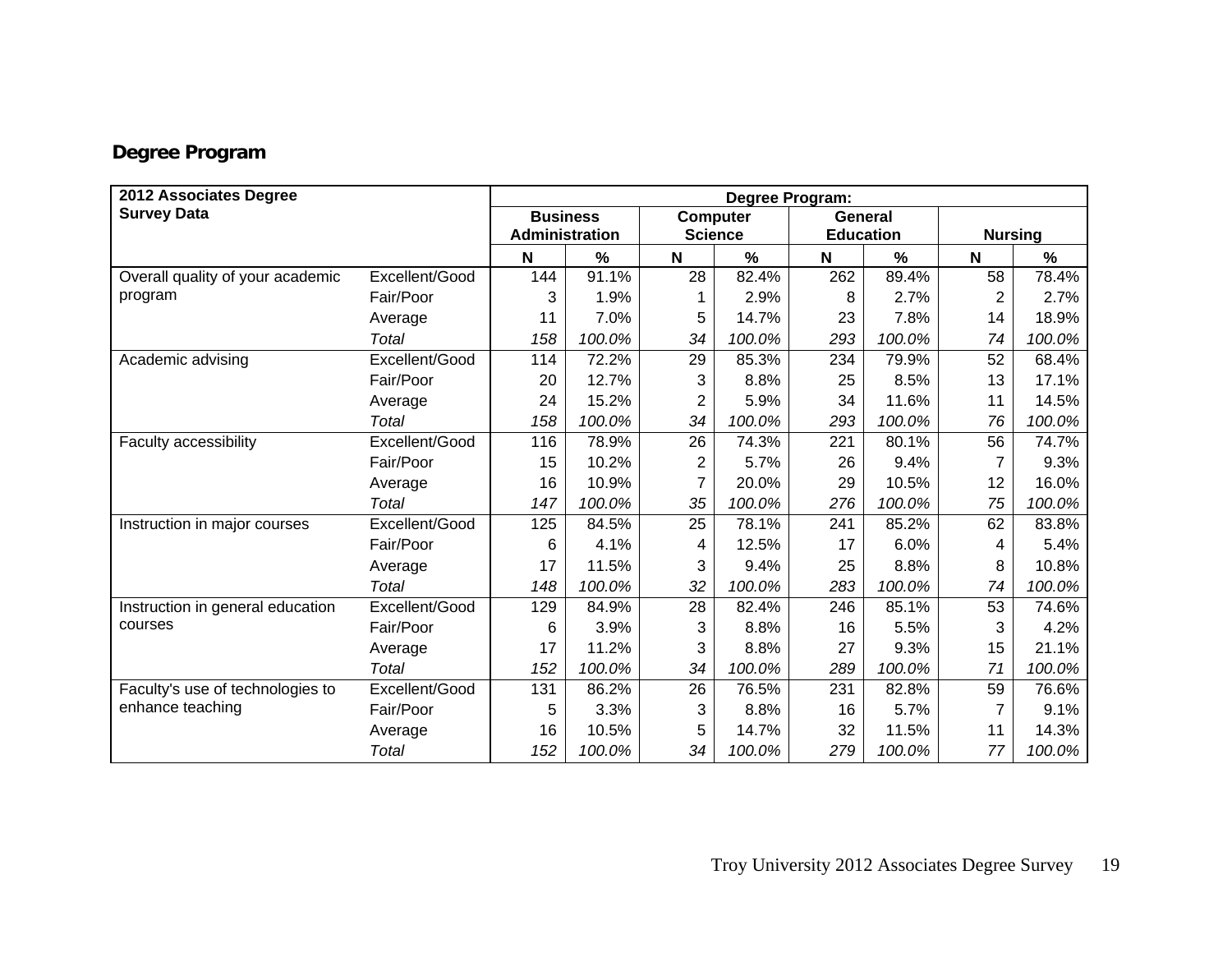| Course availability in your major | Excellent/Good | 126 | 81.3%  | 24 | 70.6%  | 230 | 79.6%  | 62 | 81.6%    |
|-----------------------------------|----------------|-----|--------|----|--------|-----|--------|----|----------|
|                                   | Fair/Poor      | 11  | 7.1%   | 3  | 8.8%   | 23  | 8.0%   | 5  | 6.6%     |
|                                   | Average        | 18  | 11.6%  |    | 20.6%  | 36  | 12.5%  | 9  | $11.8\%$ |
|                                   | Total          | 155 | 100.0% | 34 | 100.0% | 289 | 100.0% | 76 | 100.0%   |
| Library                           | Excellent/Good | 91  | 81.3%  | 24 | 85.7%  | 175 | 79.2%  | 63 | 87.5%    |
|                                   | Fair/Poor      | 10  | 8.9%   | 2  | 7.1%   | 13  | 5.9%   | 0  | $0.0\%$  |
|                                   | Average        | 11  | 9.8%   | 2  | 7.1%   | 33  | 14.9%  | 9  | 12.5%    |
|                                   | Total          | 112 | 100.0% | 28 | 100.0% | 221 | 100.0% | 72 | 100.0%   |
| Tutorial support                  | Excellent/Good | 80  | 76.9%  | 19 | 76.0%  | 146 | 73.7%  | 33 | 66.0%    |
|                                   | Fair/Poor      | 9   | 8.7%   | 3  | 12.0%  | 19  | 9.6%   | 5  | 10.0%    |
|                                   | Average        | 15  | 14.4%  | 3  | 12.0%  | 33  | 16.7%  | 12 | 24.0%    |
|                                   | Total          | 104 | 100.0% | 25 | 100.0% | 198 | 100.0% | 50 | 100.0%   |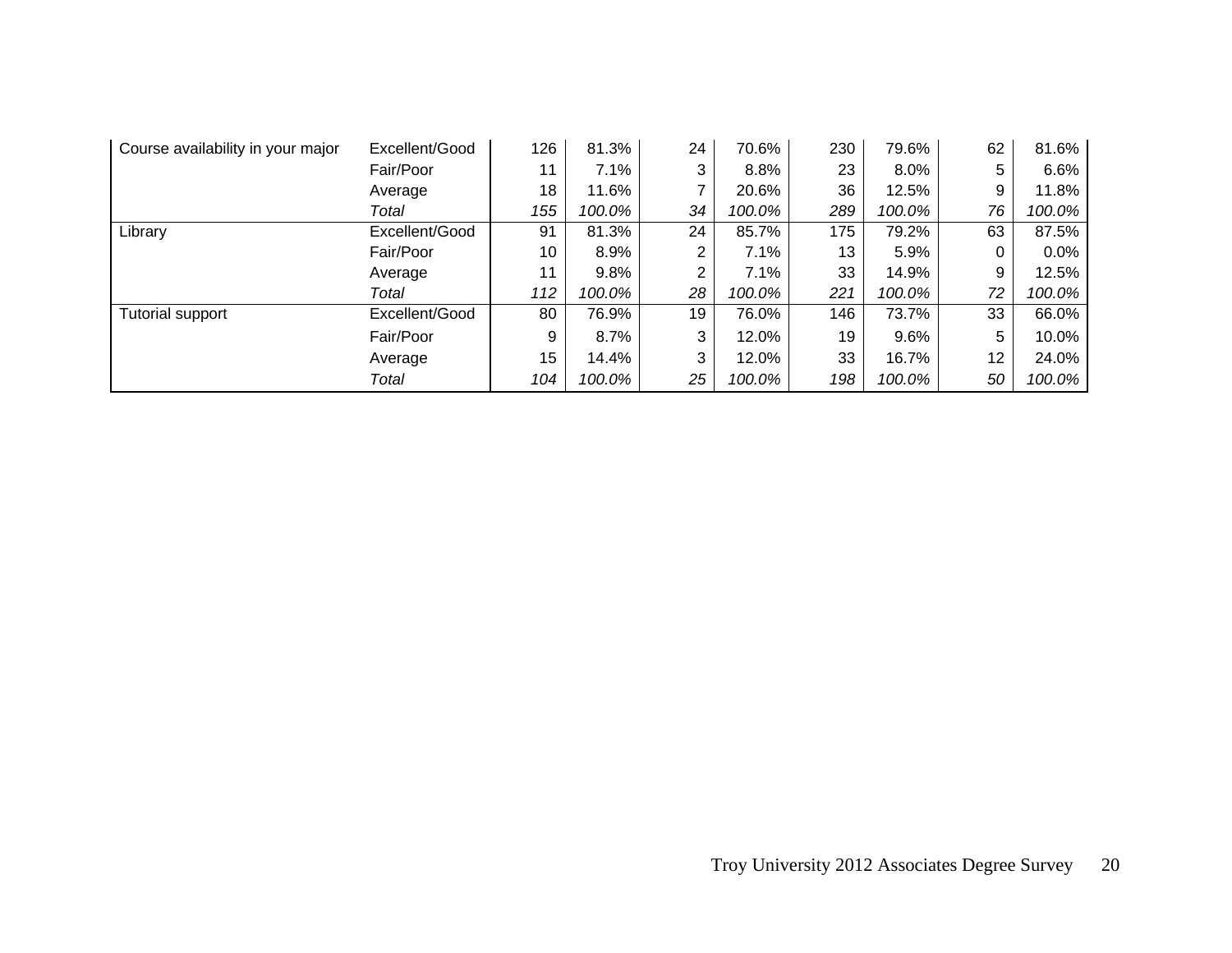# **Attachment 3: General comments**

Faculty and Administrators who would like a copy of the unedited general comments may send a request to the Director for Institutional Surveys at smgivens@troy.edu.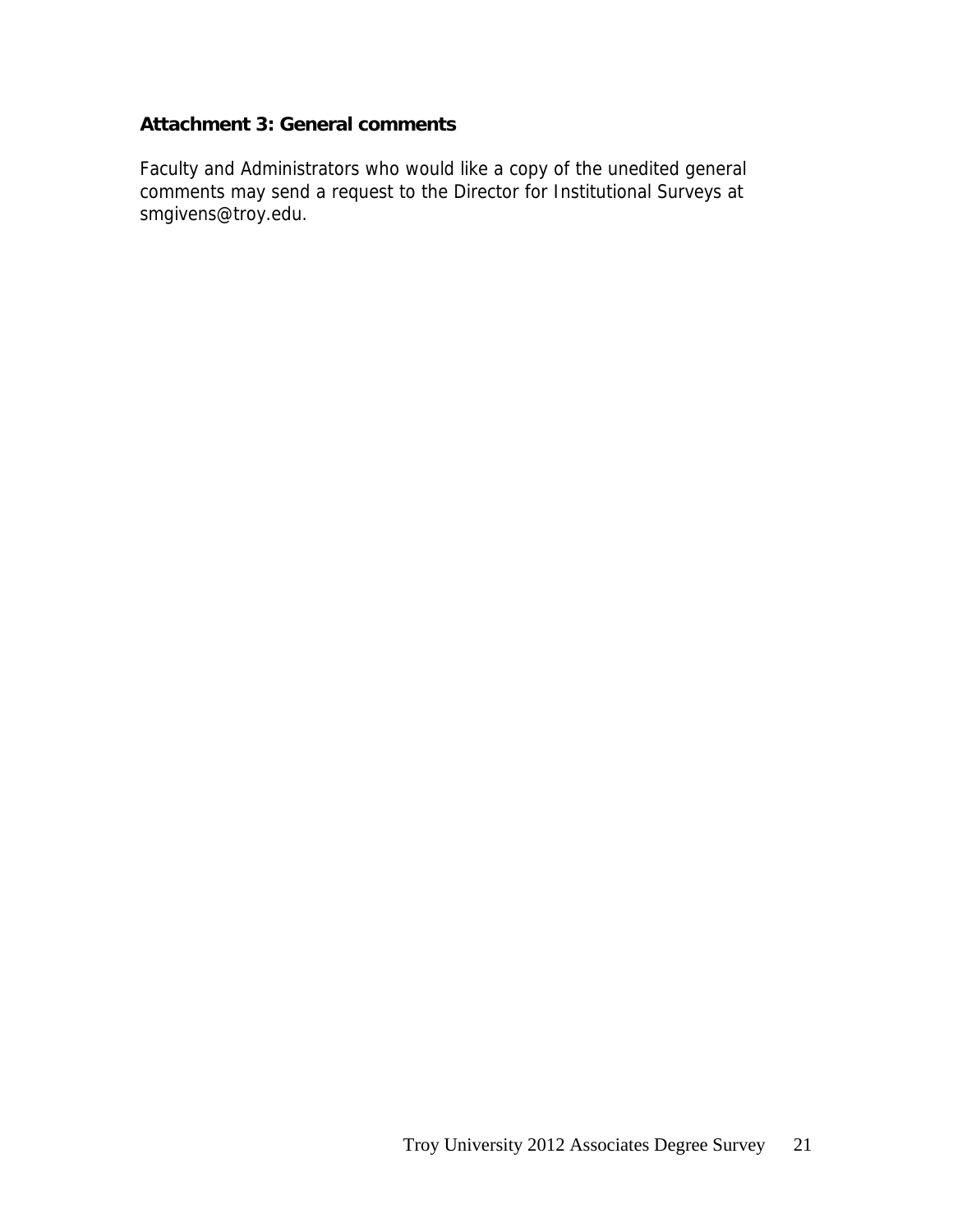# **Attachment 4: Survey Instrument**

# **ASSOCIATE'S DEGREE SATISFACTION SURVEY 2011/2012**

Please complete this survey and submit it online. The information you provide will help Troy University improve and enhance its programs and services so that the University can better serve the educational needs of its students. Your responses will be kept strictly confidential and only group data will be reported. We thank you in advance for your participation in this survey.

## **GENERAL INFORMATION**

#### **1) Semester of Intended Graduation:**

- O Spring 2012
- O Summer 2012
- Fall 2012
- $O$  Spring 2013
- O Summer 2013
- Fall 2013
- Other (please specify) \_\_\_\_\_\_\_\_\_\_\_\_\_\_\_\_\_\_\_\_

## **2) Gender:**

- O Male
- Female

## **3) Ethnicity:**

- African American
- American Indian/Alaska Native
- $Q$  Asian
- Caucasian
- Hawaiian or Other Pacific Islander
- Hispanic
- O Multi-Racial
- Q Race/Ethnicity Unknown

## **4) From which Troy University campus will you graduate?**

- O Dothan Campus
- Q eTROY
- **Q** Global Campus
- O Montgomery Campus
- O Phenix City Campus
- O Troy Campus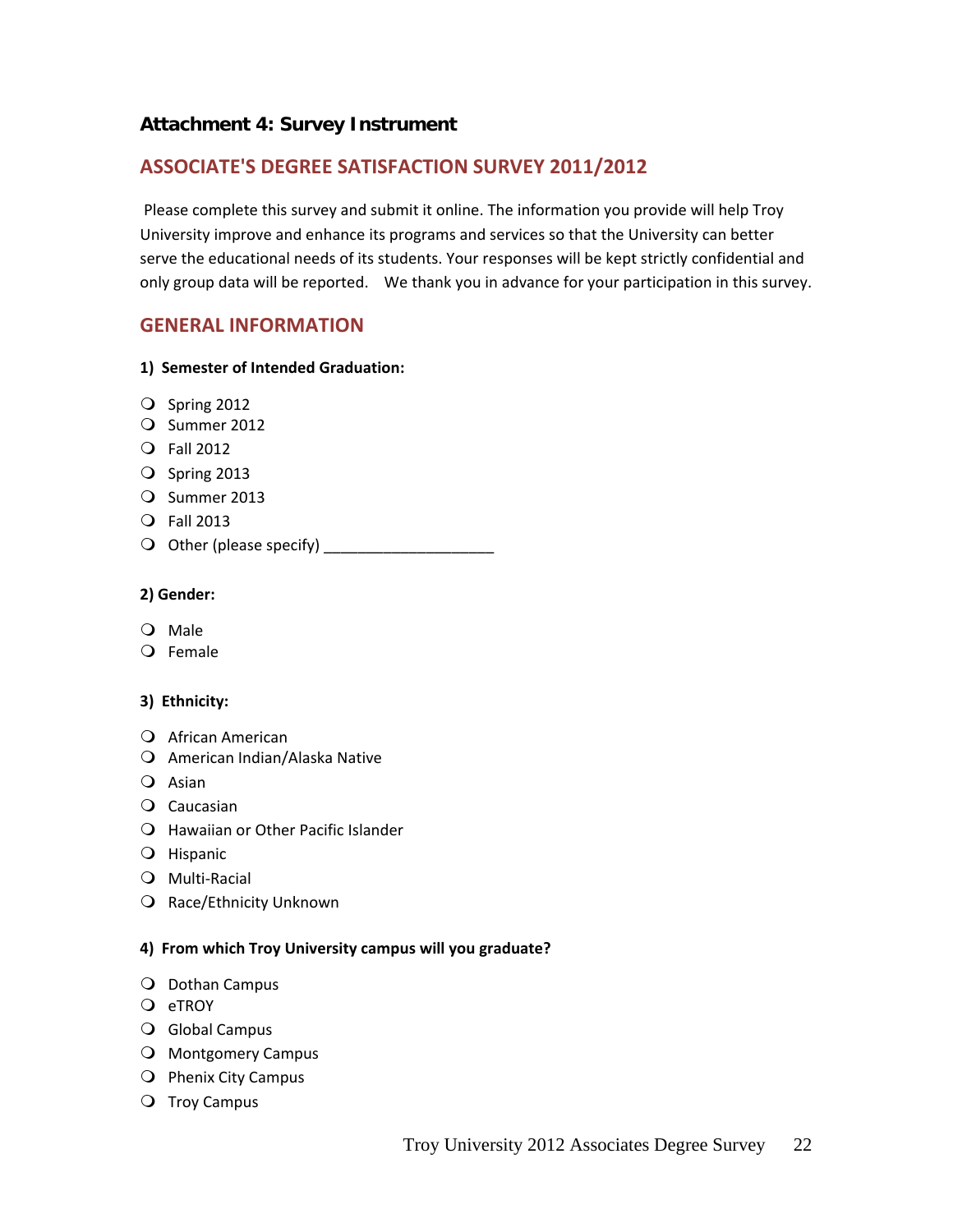## **You selected Global Campus, from which site did you file your intent to graduate?**

- Albany, GA
- Arlington, VA
- Atlanta, GA
- Augusta, GA
- O Brunswick, GA
- Clarksville, TN
- Q Columbus, GA
- O Covington, GA
- Crestview, FL
- Davis‐Monthan AFB, AZ
- Eglin AFB, FL
- El Paso, TX
- Q Elizabethtown, KY
- Fort Walton Beach, FL
- Ft. Lee, VA
- Ft. Myer, VA
- Gulfport, MS
- Hanoi, Vietnam (HUST)
- O Hanoi, Vietnam (UEB-VNU)
- Hanoi, Vietnam (UET‐VNU)
- Harrisburg, PA
- Ho Chi Minh City, Vietnam (STU)
- Hurlburt Field, FL
- Malacca, Malaysia (PIC)
- Marianna, FL
- O Oceana NAS, VA
- O Pensacola, FL
- Q Rock Hill, SC
- O San Antonio, TX
- O Savannah, GA
- O Sharjah, U.A.E.
- O Sumter, SC
- Tifton, GA
- Wallops Island, VA
- Whiting Field, FL
- O Other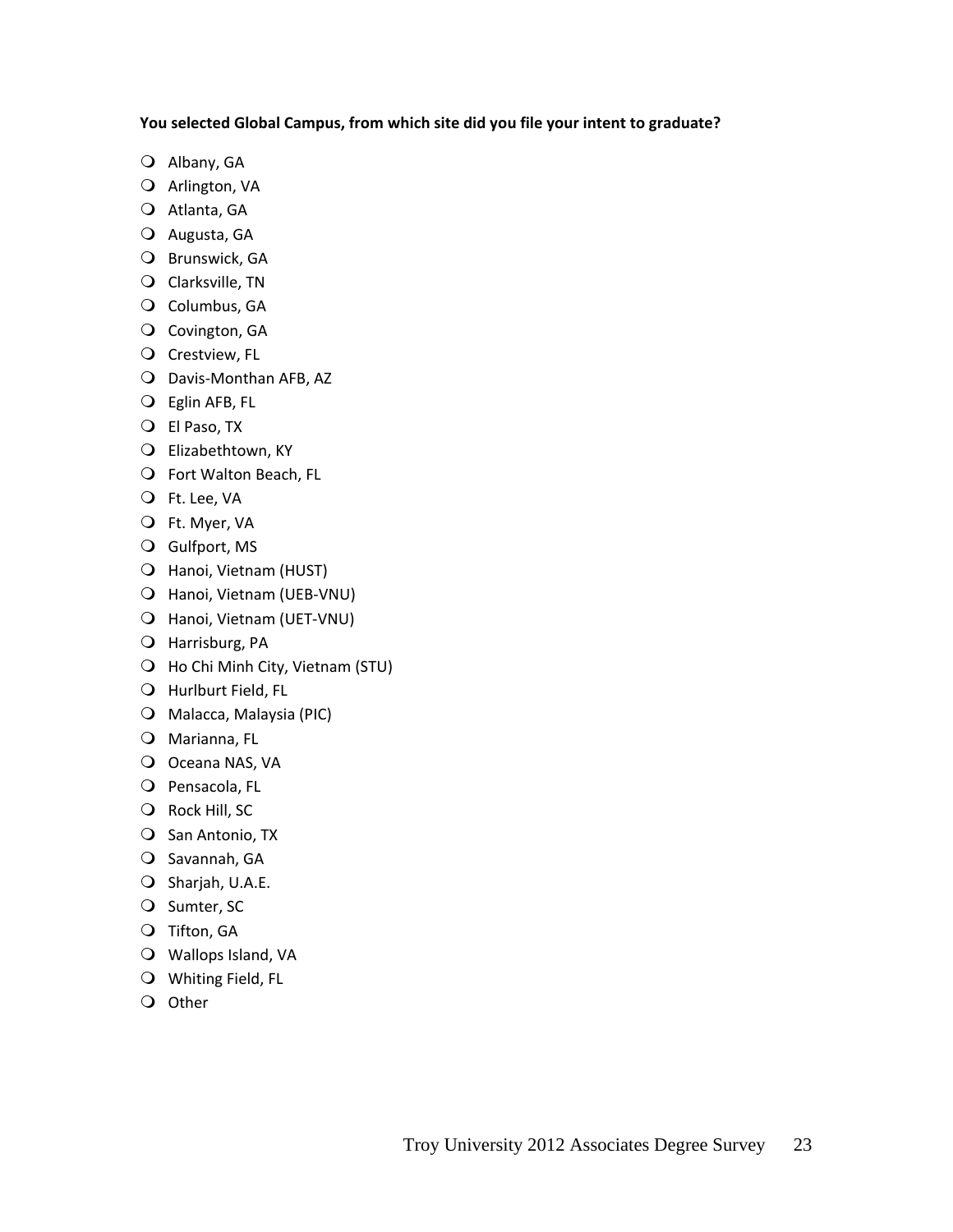#### **5) In which Associate's Degree Program are you enrolled?**

- **Q** Business Administration
- O Computer Science
- General Education
- Q Nursing

## **6) When you first started at Troy University, you were a:**

- Dually‐admitted student
- $\Omega$  Conditionally admitted undergraduate student
- Unconditionally admitted undergraduate student

## **7) How many credit hours did you transfer to Troy University from another college or university?**

- $Q$  1-15
- $Q$  16-30
- O More than 30
- $\bigcirc$  I did not transfer any credit hours.

## **8) Have you taken any courses online or in any other Distance Learning format at Troy University?**

- Yes
- O No

#### **9) How long have you attended Troy University in pursuit of this Associate's Degree?**

- $Q_1$  year
- $Q$  2 years
- 3 years
- $Q$  4 years
- $O$  5 years
- $O$  6 years
- $Q$  7 years
- $Q$  8 years
- $Q$  9 years
- $Q$  10 years
- O More than 10years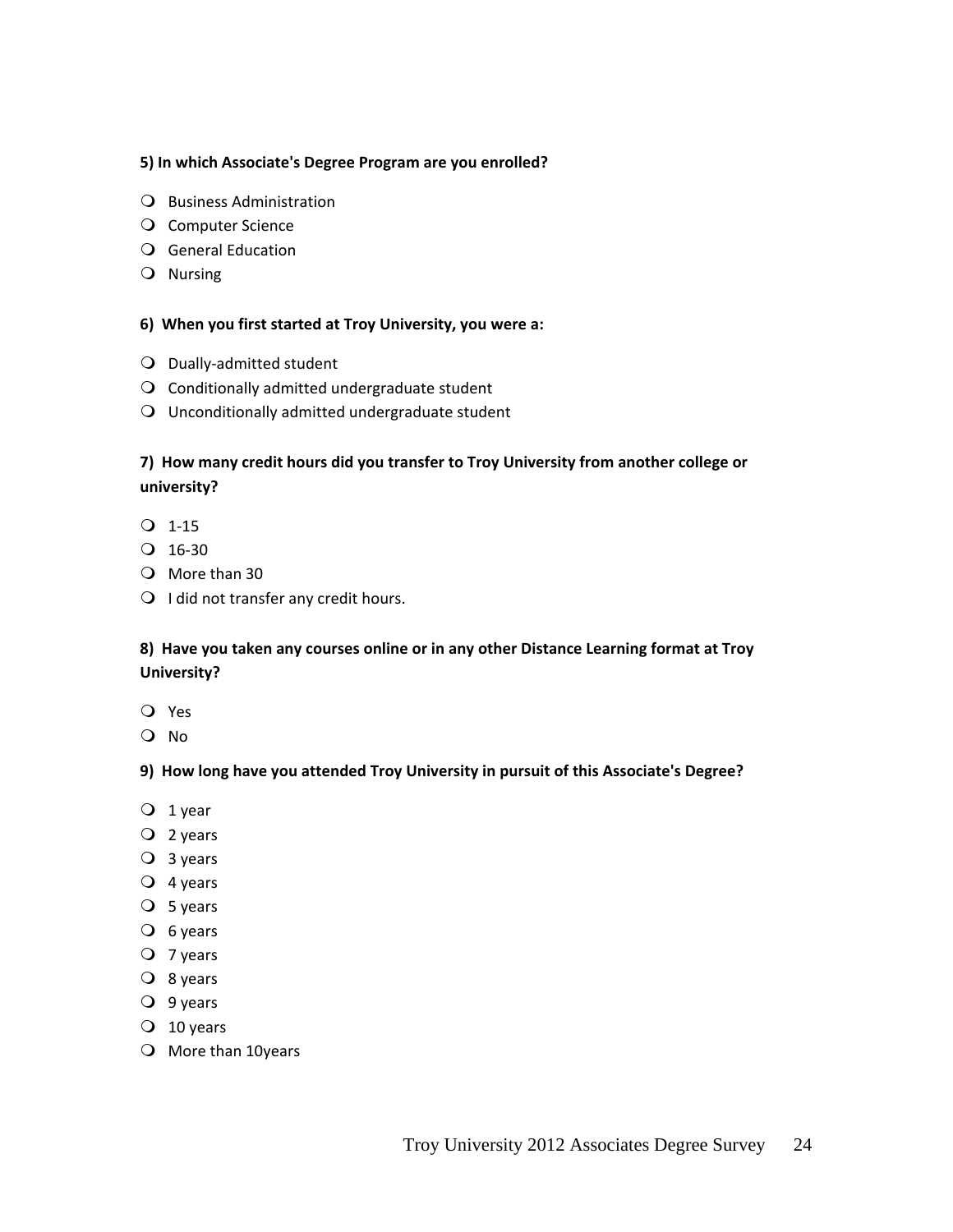#### **10) What is your overall GPA?**

- Less than 2.0
- $Q$  2.00-2.49
- $Q$  2.50-2.99
- $Q$  3.00-3.49
- $Q$  3.50-4.00

## **GRADUATION / EMPLOYMENT PLANS**

#### **11) What do you plan to do after you graduate?**

- Work in an area related to your major field of study
- $\bigcirc$  Work in an area outside your major field of study
- $\Omega$  Continue working in the job that you have had
- O Continue your education
- Undecided

## **12) If you plan to continue your education, what is your ultimate goal?**

- A Bachelor's degree
- A Master's degree
- An Education Specialist degree
- A Professional degree
- A Doctoral degree

## **13) Are/were you employed while attending Troy University?**

- Yes
- O No

## **14) If you answered "Yes" to Question 13, how many hours do/did you usually work per week?**

- $Q_1 9$  hours
- $Q$  10 19 hours
- $Q$  20 29 hours
- 30 ‐ 39 hours
- 40 or more hours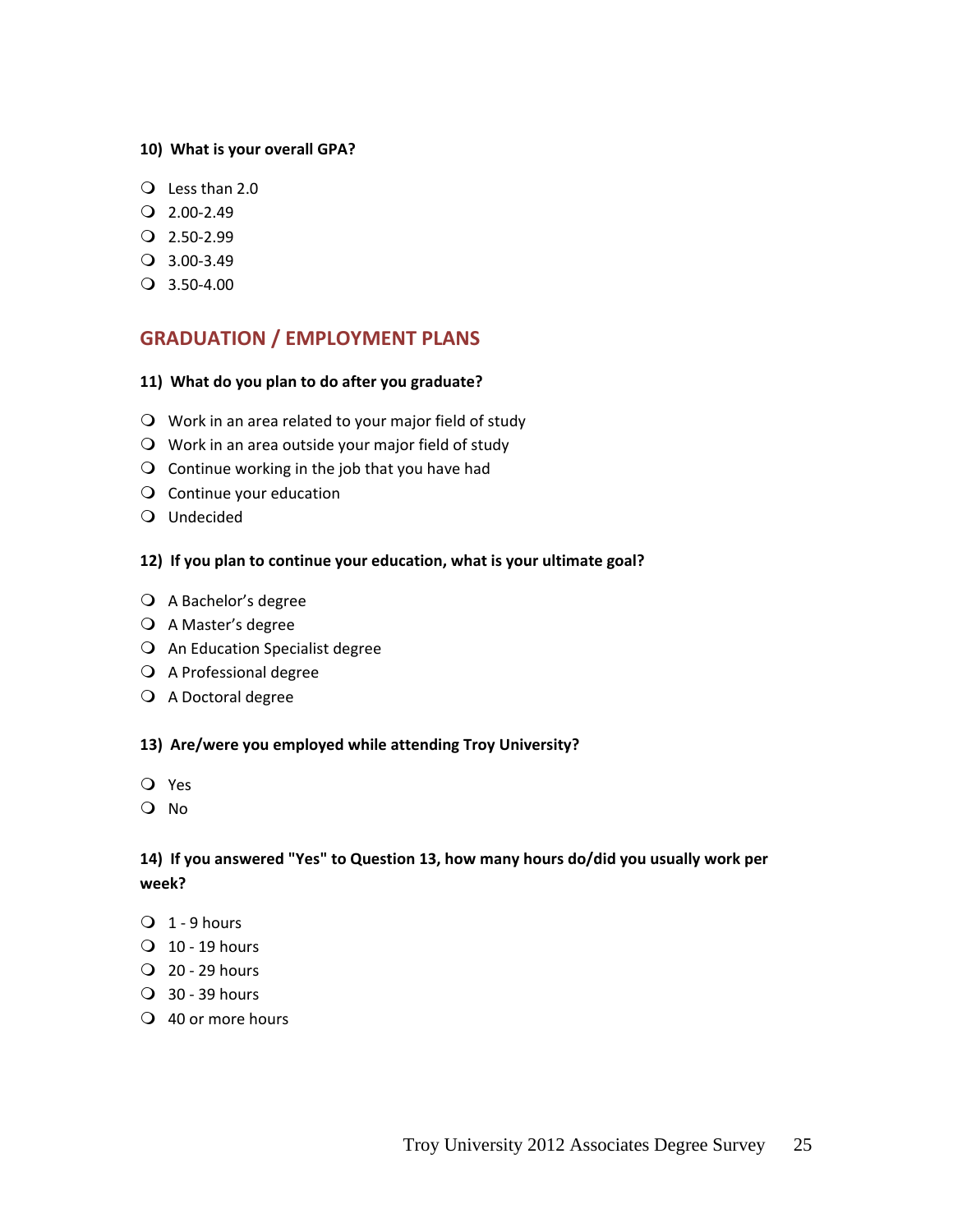## **15) What financial aid have you received at Troy University? (Choose as many as apply)**

- $\Box$  Scholarship/fellowship
- $\Box$  Graduate assistantship
- $\Box$  Grants
- **Loans**
- **Q** Work study
- $\Box$  Tuition assistance
- $\Box$  Third party pay
- **Q** None
- Other (please specify) \_\_\_\_\_\_\_\_\_\_\_\_\_\_\_\_\_\_\_\_

# **PERCEPTIONS OF TROY UNIVERSITY**

**16) Please rate the following areas related to the education and academic support services at Troy University: (Select "N/A" for any item that does not apply to you.)**

|                                                      | Poor     | Fair | Average  | Good             | Excellent | N/A |
|------------------------------------------------------|----------|------|----------|------------------|-----------|-----|
| Overall quality of your academic program             | O        | ∩    | $\Omega$ | $\Omega$         | ∩         | ∩   |
| Academic advising                                    | ∩        | ∩    | ∩        | ∩                | $\Omega$  | ()  |
| Faculty accessibility                                | ∩        | ∩    | ∩        | $\Omega$         | $\Omega$  | ( ) |
| Instruction in major courses                         | Q        | ∩    | ∩        | ∩                | $\Omega$  |     |
| Instruction in general education courses             | O        | ∩    | ∩        | $\Omega$         | ∩         |     |
| Faculty's use of technologies to enhance<br>teaching | Q        | ∩    | ∩        | ∩                | $\Omega$  |     |
| Course availability in your major                    | O        | ∩    | ∩        | ∩                | $\Omega$  | ()  |
| Library                                              | ∩        | ∩    | ∩        | ∩                | ∩         |     |
| <b>Tutorial support</b>                              | $\Omega$ | ∩    |          | $\left( \right)$ | ∩         |     |

# **OVERALL PERCEPTIONS**

## **17) Please provide your overall ratings of Troy University:**

|                                                                                   | Poor | Fair | Average | Good | Excellent |
|-----------------------------------------------------------------------------------|------|------|---------|------|-----------|
| How would you rate Troy University's preparation of<br>you for employment?        |      |      |         |      |           |
| How would you rate Troy University's preparation of<br>you for further education? |      |      |         |      |           |
| What is your overall rating of your college<br>experiences at TROY?               |      |      |         |      |           |